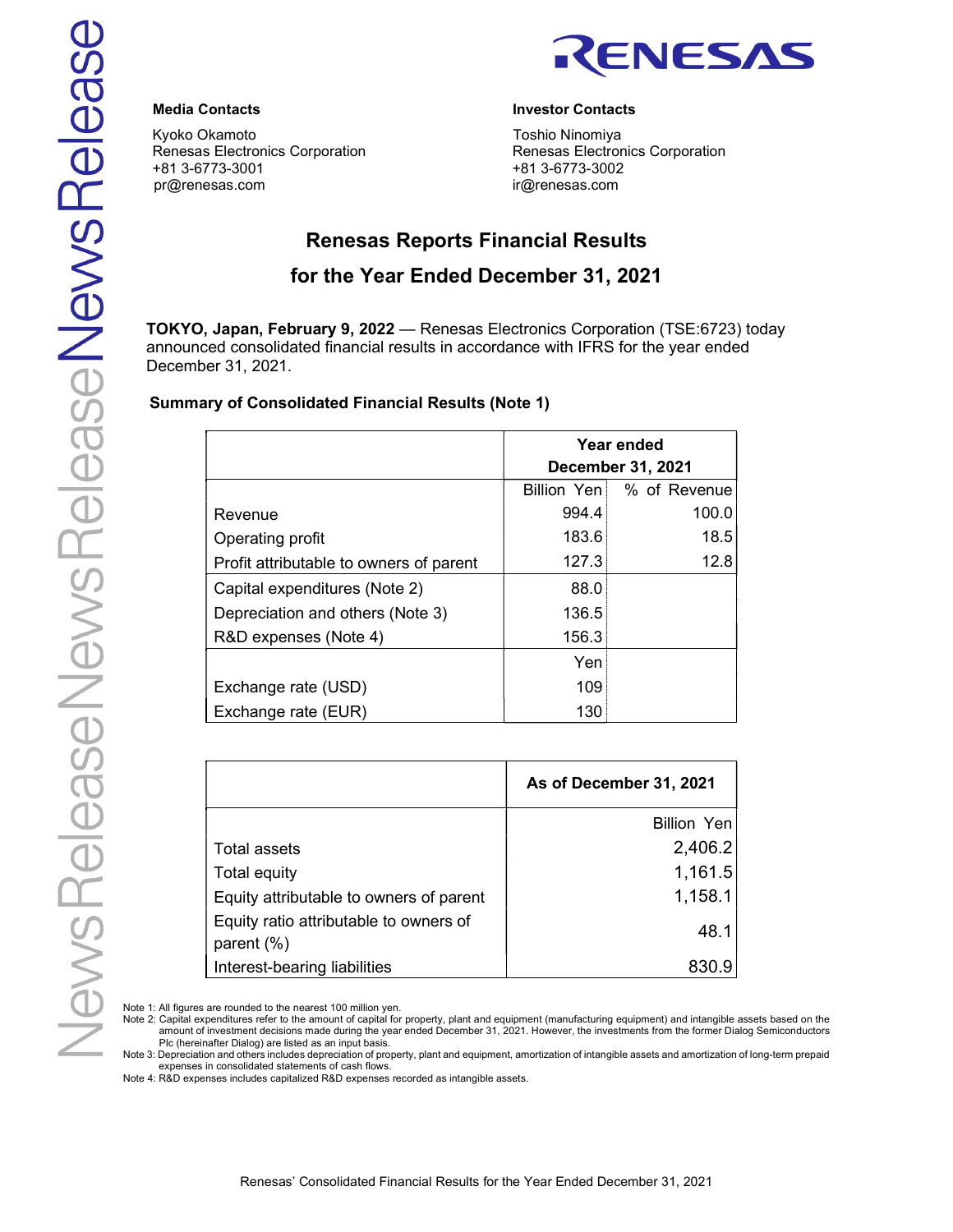#### RENESAS ELECTRONICS CORPORATION Consolidated Financial Results for the Year Ended December 31, 2021 English translation from the original Japanese-language document



February 9, 2022

| Company name                                    | : Renesas Electronics Corporation               |
|-------------------------------------------------|-------------------------------------------------|
| Stock exchanges on which the shares are listed  | : Tokyo Stock Exchange, First Section           |
| Code number                                     | : 6723                                          |
| URL                                             | : https://www.renesas.com                       |
| Representative                                  | : Hidetoshi Shibata, President and CEO          |
| Contact person                                  | : Masayuki Nagayama, Vice President, CEO Office |
|                                                 | Tel. +81 (0)3-6773-3002                         |
| Filing date of Yukashoken Hokokusho (scheduled) | : March 30, 2022                                |

(Amounts are rounded to the nearest million yen)

# 1. Consolidated financial results for the year ended December 31, 2021

|                                    | Revenue       |   | Operating<br>profit |       | Profit<br>before tax |      | <b>Profit</b>                       |   | <b>Profit</b><br>attributable to<br>owners of<br>parent |       | Total<br>comprehensive<br>income |      |
|------------------------------------|---------------|---|---------------------|-------|----------------------|------|-------------------------------------|---|---------------------------------------------------------|-------|----------------------------------|------|
|                                    | Million       | % | Million             | $\%$  | <b>Million</b>       | $\%$ | Million                             | % | <b>Million</b>                                          | %     | Million                          | $\%$ |
|                                    | ven           |   | yen                 |       | yen                  |      | yen                                 |   | yen                                                     |       | yen                              |      |
| Year ended<br>December 31,<br>2021 | 994,418 38.9  |   | 183.601             | 181.8 |                      |      | 152,463 133.8 127,412 178.6 127,261 |   |                                                         | 178.9 | 165.728                          | ---  |
| Year ended<br>December 31,<br>2020 | 715,673 (0.4) |   | 65,142 940.1        |       | 65,216               | ---  | 45.726                              |   | 45.626                                                  | ---   | (19,228)                         |      |

1.1 Consolidated financial results (% of change from corresponding period of the previous year)

|                                 | <b>Basic</b><br>earnings<br>per share | <b>Diluted</b><br>earnings<br>per share | Net income<br>per equity<br>attributable<br>to owners | <b>Profit</b><br>before tax<br>ratio per<br>net assets | Operating<br>profit ratio<br>per<br>revenue |
|---------------------------------|---------------------------------------|-----------------------------------------|-------------------------------------------------------|--------------------------------------------------------|---------------------------------------------|
|                                 | Yen                                   | Yen                                     | $\%$                                                  | $\%$                                                   | $\frac{0}{0}$                               |
| Year ended<br>December 31, 2021 | 68.96                                 | 67.44                                   | 14.3                                                  | 7.6                                                    | 18.5                                        |
| Year ended<br>December 31, 2020 | 26.54                                 | 25.97                                   | 7.4                                                   | 4.0                                                    | 9.1                                         |

### 1.2 Consolidated financial position

|                   | <b>Total assets</b> | <b>Total equity</b> | Equity<br>owners | Ratio of equity<br>attributable to attributable to<br>owners | Equity<br>attributable to<br>owners per<br>share |
|-------------------|---------------------|---------------------|------------------|--------------------------------------------------------------|--------------------------------------------------|
|                   | Million yen         | Million yen         | Million yen      | $\%$                                                         | Yenl                                             |
| December 31, 2021 | 2,406,247           | 1,161,460           | 1,158,143        | 48.1                                                         | 595.8                                            |
| December 31, 2020 | 1,608,985           | 619,661             | 616,701          | 38.3                                                         | 356.1                                            |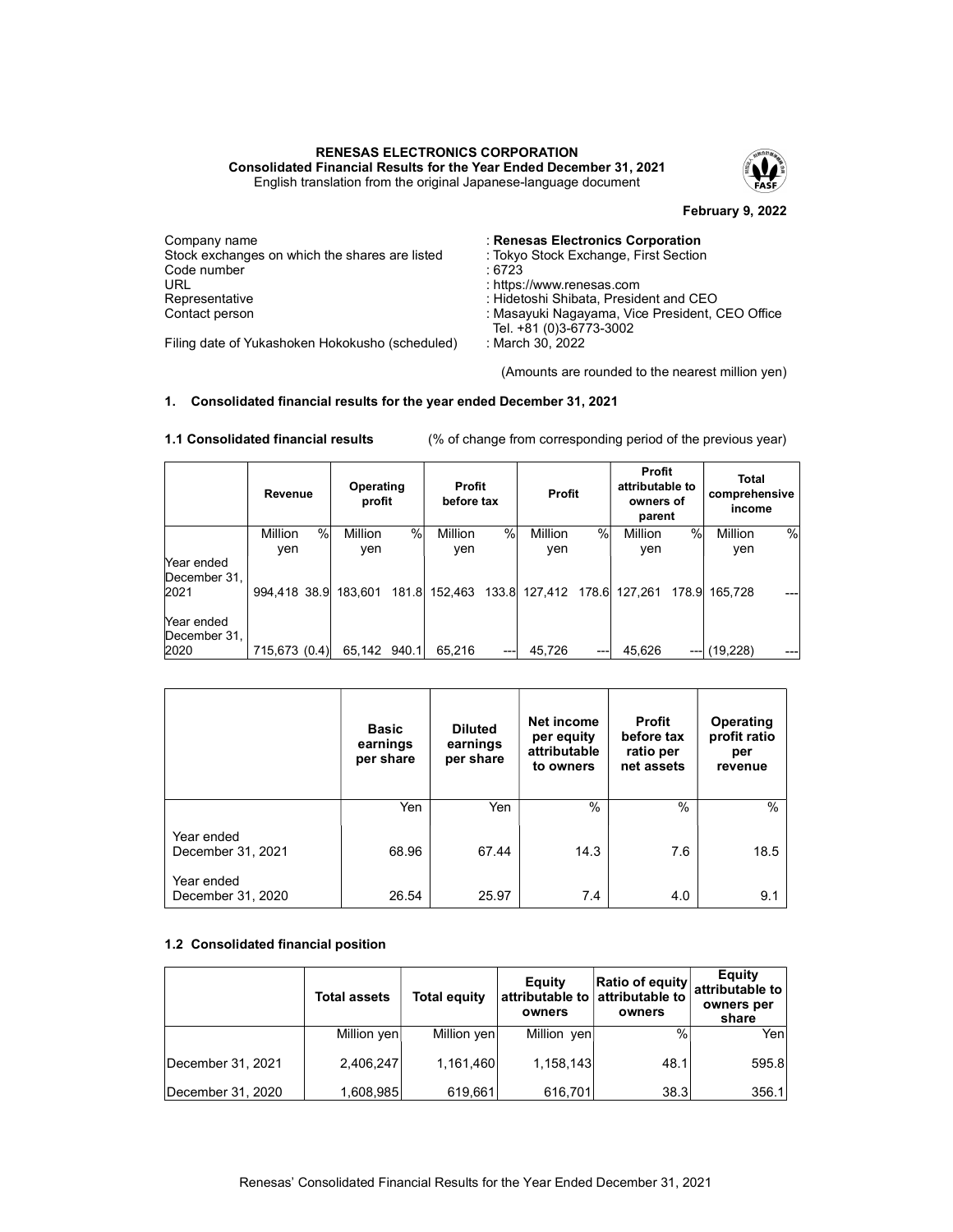#### 1.3 Consolidated cash flows

|                                 | <b>Cash flows from</b><br>operating<br>activities | <b>Cash flows from</b><br>investing<br>activities | <b>Cash flows from</b><br>financing<br>activities | Cash and cash<br>equivalents at the<br>end of the year |
|---------------------------------|---------------------------------------------------|---------------------------------------------------|---------------------------------------------------|--------------------------------------------------------|
|                                 | Million yen                                       | Million yen                                       | Million yen                                       | Million yen                                            |
| Year ended<br>December 31, 2021 | 307,384                                           | (663, 126)                                        | 340,915                                           | 221,924                                                |
| Year ended<br>December 31, 2020 | 223,889                                           | (40,163)                                          | (104, 470)                                        | 219,786                                                |

#### 2. Cash dividends

|                                                       | Cash dividends per share             |                                       |                                      |                          |       |                                         |                                                       |                                                           |
|-------------------------------------------------------|--------------------------------------|---------------------------------------|--------------------------------------|--------------------------|-------|-----------------------------------------|-------------------------------------------------------|-----------------------------------------------------------|
|                                                       | At the<br>end of<br>first<br>quarter | At the<br>end of<br>second<br>quarter | At the<br>end of<br>third<br>quarter | At the<br>end of<br>year | Total | Total<br>dividend<br>during<br>the year | <b>Dividends</b><br>payout<br>ratio<br>(consolidated) | <b>Dividends</b><br>ratio per<br>assets<br>(consolidated) |
|                                                       | Yenl                                 | Yenl                                  | Yenl                                 | Yen                      | Yenl  | --                                      | ---                                                   |                                                           |
| Year ended                                            | ---                                  | 0.00                                  | ---                                  | 0.00                     | 0.00  | ---                                     | ---                                                   |                                                           |
| December 31, 2020<br>Year ending<br>December 31, 2021 | ---                                  | 0.00                                  | ---                                  | 0.00                     | 0.001 |                                         | ---                                                   |                                                           |
| Year ending                                           | ---                                  | ---                                   |                                      |                          | ---   |                                         | ---                                                   |                                                           |
| December 31, 2022<br>(forecast)                       |                                      |                                       |                                      |                          |       |                                         |                                                       |                                                           |
| $\cdots$ $\cdots$                                     |                                      | $\sim$ $\sim$ $\sim$                  |                                      | $\sim$                   | . .   | $\cdots$                                |                                                       |                                                           |

Note: For the year ending December 31, 2022, whether the Group provides dividend payments remains undecided.

#### 3. Forecast of consolidated results for the three months ending March 31, 2022

|                          | Revenue                  |                     | <b>Non-GAAP</b><br><b>Gross Margin</b> |      | <b>Non-GAAP</b><br><b>Operating Margin</b> |      |  |
|--------------------------|--------------------------|---------------------|----------------------------------------|------|--------------------------------------------|------|--|
| Three months             | Million yen              | $\frac{0}{0}$       | $\%$                                   | %pts | $\%$                                       | %pts |  |
| ending March 31,<br>2022 | 336,000<br>$(\pm 4,000)$ | 65.0<br>$(\pm 2.0)$ | 55.5                                   | 5.3  | 34.5                                       | 8.7  |  |

Note 1: The Group reports its consolidated forecast on a quarterly basis (cumulative quarters) as substitute for a yearly forecast in a range format. The revenue forecast is provided assuming the midpoint and the range of the forecast are listed in brackets. The gross margin and the operating margin forecasts are provided assuming the midpoint in the revenue forecast. For details, please refer to Appendix 1.4 Consolidated Forecasts on page 6.

Note 2: Non-GAAP figures are calculated by removing or adjusting non-recurring items and other adjustments from GAAP (IFRS) figures following a certain set of rules. The Group believes non-GAAP measures provide useful information in understanding and evaluating the Group's constant business results, and therefore forecasts are provided on a non-GAAP basis. However, the figure provided as revenue is based on IFRS and does not include non-GAAP adjustments.

#### 4. Others

- 4.1 Changes in significant subsidiaries for the full year ended December 31, 2021: Yes (Changes in specified subsidiaries resulting in changes in scope of consolidation) New: 1 (Company name) Celeno Communications Inc. (hereinafter "Celeno")
- 4.2 Changes in Accounting Policies, Changes in Accounting Estimates and Corrections of Prior Period Errors
	- 1. Changes in accounting policies with revision of accounting standard: No
	- 2. Changes in accounting policies except for 4.2.1: No
	- 3. Changes in accounting estimates: No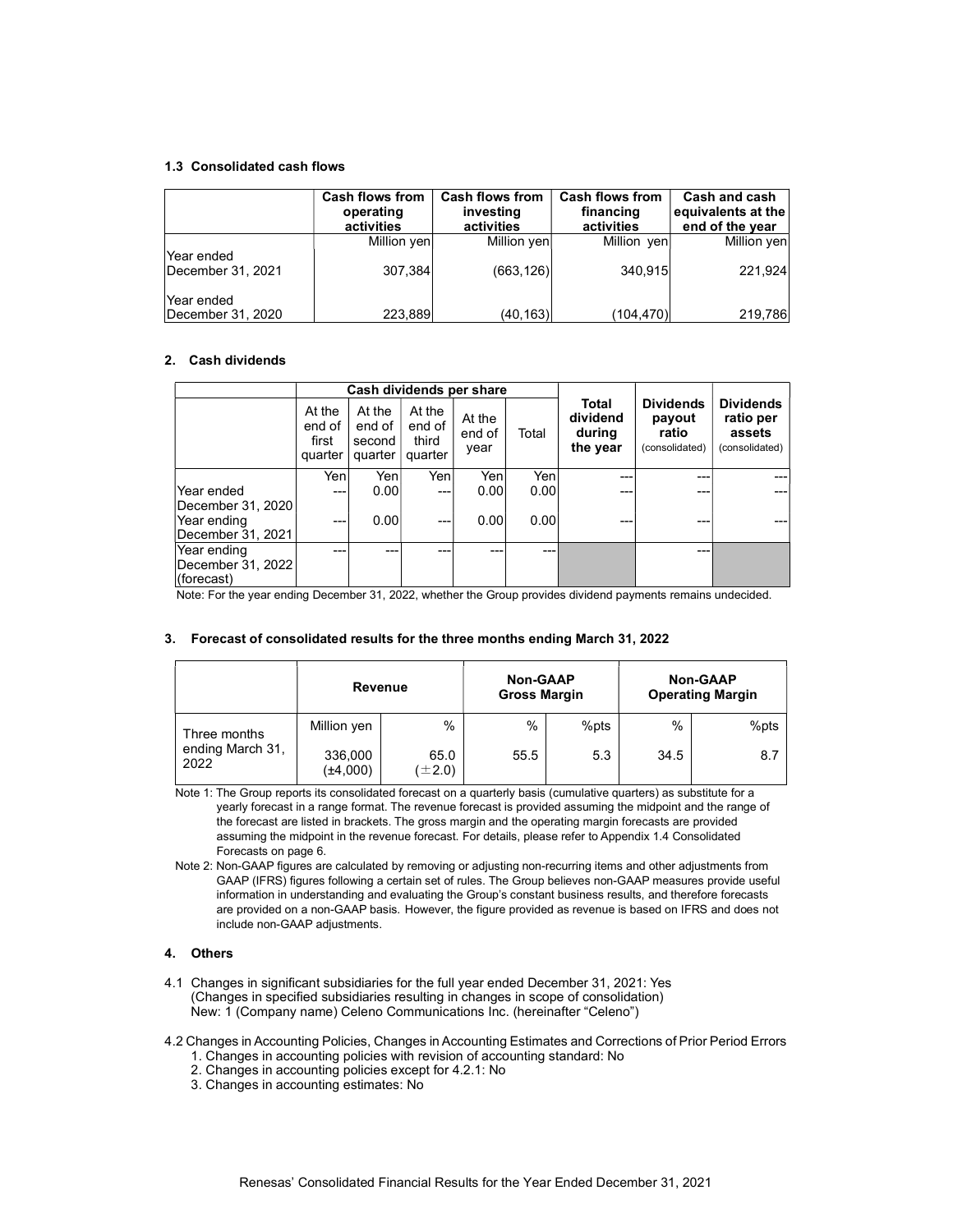4.3 Number of shares issued and outstanding (common stock)

|    | 1. Number of shares issued and outstanding (including treasury stock) |                      |                      |
|----|-----------------------------------------------------------------------|----------------------|----------------------|
|    | As of December 31, 2021:                                              | 1,943,805,775 shares |                      |
|    | As of December 31, 2020:                                              | 1,731,898,990 shares |                      |
|    | 2. Number of treasury stock                                           |                      |                      |
|    | As of December 31, 2021:                                              | 2.581 shares         |                      |
|    | As of December 31, 2020:                                              | 2.581 shares         |                      |
| З. | Average number of shares issued and outstanding                       |                      |                      |
|    | Year ended December 31, 2021:                                         |                      | 1.845.523.704 shares |
|    | Year ended December 31, 2020:                                         |                      | 1,719,344,659 shares |
|    |                                                                       |                      |                      |

#### (Reference) Non-consolidated results for the year ended December 31, 2021

Non-consolidated financial results

|                                 | <b>Net sales</b> |      | <b>Operating income</b> |               | <b>Ordinary income</b> |       | Net income |       |
|---------------------------------|------------------|------|-------------------------|---------------|------------------------|-------|------------|-------|
|                                 | Million          | %    | Million                 | $\frac{0}{0}$ | Million                | $\%$  | Million    | %     |
|                                 | ven              |      | ven                     |               | ven                    |       | yen        |       |
| Year ended<br>December 31, 2021 | 771.277          | 36.8 | 165.006                 | 233.7         | 129.862                | 145.8 | 113,928    | 140.1 |
| Year ended<br>December 31, 2020 | 563.908          | 1.7  | 49.447                  | 46.2          | 52.843                 | 223.2 | 47.458     | 178.7 |

|                   | Net income<br>per share: basic | Net income<br>per share: diluted |
|-------------------|--------------------------------|----------------------------------|
|                   | Yen                            | Yen                              |
| December 31, 2021 | 61.73                          | 60.38                            |
| December 31, 2020 | 27.60                          | 27.01                            |

#### Non-consolidated financial position

|                   | <b>Total assets</b> | <b>Net assets</b> | <b>Equity ratio</b> | Net assets per<br>share |
|-------------------|---------------------|-------------------|---------------------|-------------------------|
|                   | Million yen         | Million yen       | $\%$                | Yenl                    |
| December 31, 2021 | 2,385,940           | 913,301           | 37.7                | 463.03                  |
| December 31, 2020 | 1,628,721           | 566,100           | 33.8                | 317.65                  |

Reference: Equity at the end of the year ended December 31, 2021: 900,032 million yen Equity at the end of the year ended December 31, 2020: 550,141 million yen

(Note) Information regarding the implementation of audit procedures: These financial results are not subject to audit review procedures.

# Cautionary Statement

The Group will hold an earnings conference for institutional investors and analysts on February 9, 2022. The Group plans to post the materials which are provided at the meeting, on the Group's website on that day.

The statements with respect to the financial outlook of Renesas Electronics Corporation (hereinafter "the Company") and its consolidated subsidiaries (hereinafter "the Group") are forward-looking statements involving risks and uncertainties. We caution you in advance that actual results may differ materially from such forward-looking statements due to changes in several important factors.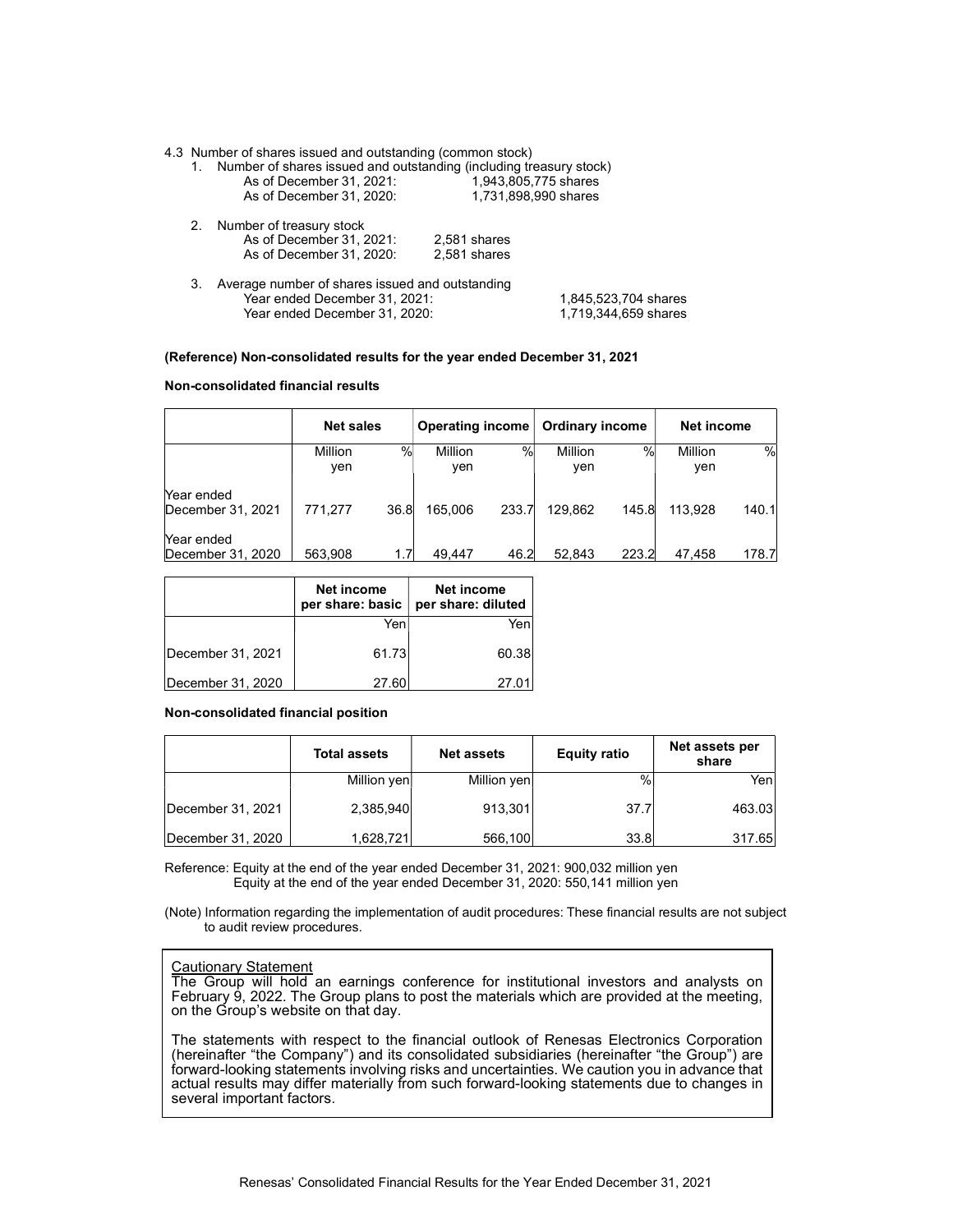# [APPENDIX]

| 1. Business Results                                     | 2  |
|---------------------------------------------------------|----|
| 1.1 Analysis of Business Results                        | 2  |
| 1.2 Consolidated Financial Condition                    | 4  |
| 1.3 Cash Flows                                          | 4  |
| 1.4 Consolidated Forecasts                              | 5  |
| 1.5 Dividend Payments                                   | 5  |
| 2. Primary policy for selection of accounting standards | 5  |
| 3. Consolidated Financial Statements                    | 6  |
| 3.1 Consolidated Statement of Financial Position        | 6  |
| 3.2 Consolidated Statement of Profit or Loss and        |    |
| Consolidated Statement of Comprehensive Income          | 8  |
| 3.3 Consolidated Statement of Changes in Equity         | 10 |
| 3.4 Consolidated Statement of Cash Flows                | 12 |
| 3.5 Notes to Consolidated Financial Statements          | 14 |
| (Notes about Going Concern Assumption)                  | 14 |
| (Basis for Preparation)                                 | 14 |
| (Basis of Consolidated Financial Statements)            | 14 |
| (Significant Accounting Policies)                       | 14 |
| (Significant Accounting Estimates and Judgments)        | 14 |
| (Business Segments)                                     | 15 |
| (Business Combinations)                                 | 17 |
| (Trade and Other Receivables)                           | 22 |
| (Trade and Other Payables)                              | 22 |
| (Bonds and Borrowings)                                  | 23 |
| (Equity and Other Equity Items)                         | 23 |
| (Revenue)                                               | 23 |
| (Selling, General and Administrative Expenses)          | 23 |
| (Other Income)                                          | 24 |
| (Other Expenses)                                        | 24 |
| (Earnings Per Share)                                    | 25 |
| (Additional Information)                                | 25 |
| (Subsequent Events)                                     | 26 |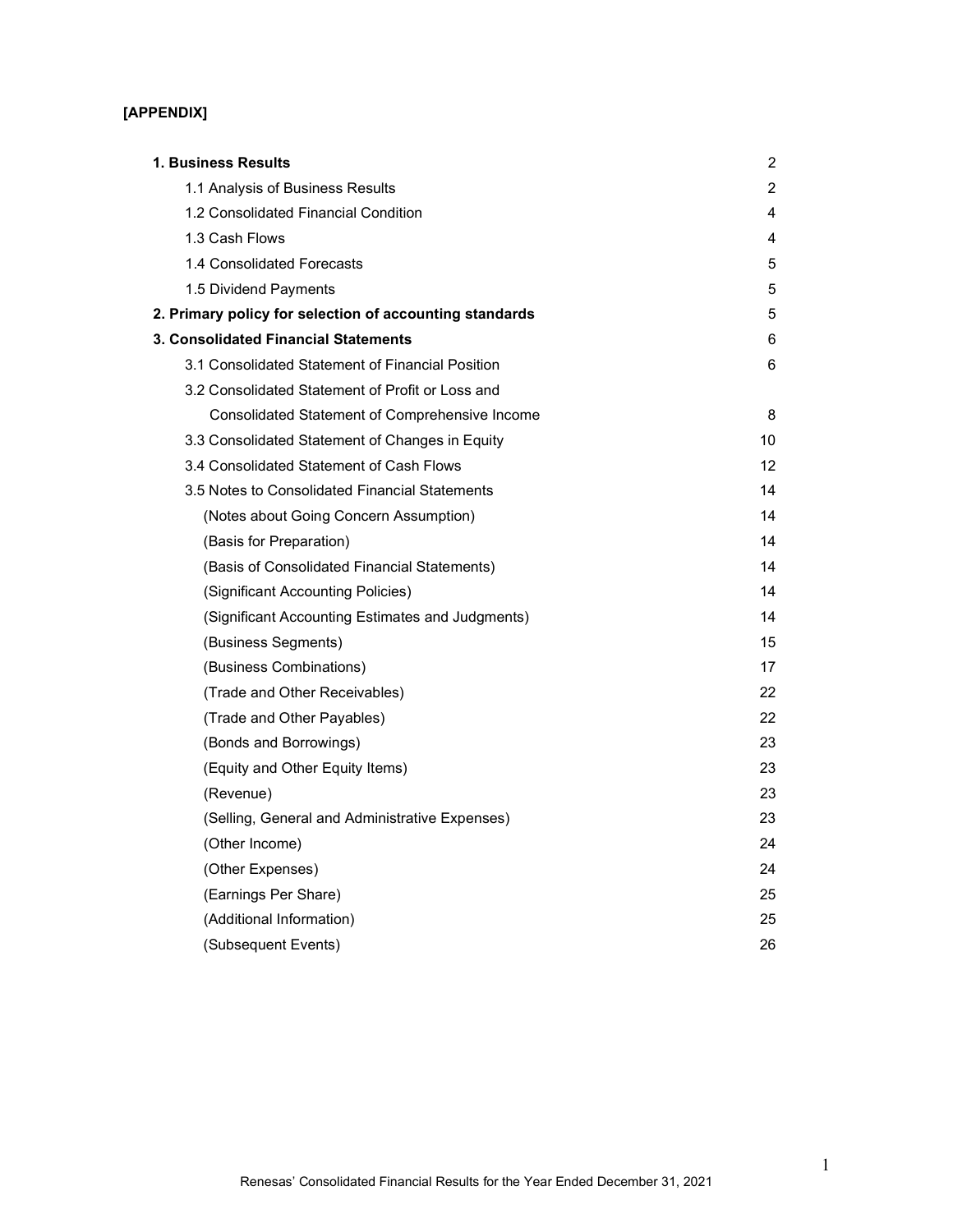#### 1. Business Results

#### 1.1 Analysis of Business Results

The Group discloses consolidated business results in terms of both its internal measures which the management relies upon in making decisions (hereinafter the "Non-GAAP" financial measures) and those under IFRS.

 Non-GAAP gross profit and Non-GAAP operating profit are gross profit and operating profit under IFRS (hereinafter "IFRS gross profit" and "IFRS operating profit") after excluding or adjusting non-recurring items and other adjustments following a certain set of rules. The Group believes providing non-GAAP forecasts will help to better understand the Group's constant business results. Non-recurring items include depreciation of intangible assets recognized from acquisitions, other purchase price allocation (hereinafter "PPA") adjustments and stock-based compensation as well as other non-recurring expenses and income the Group believes to be applicable.

The Group consists of "Automotive Business" and "Industrial/Infrastructure/IoT Business" and those are the Group's reportable segments. For details, please refer to Appendix 3 "Consolidated Financial Statements, 3.5 Notes to Consolidated Financial Statements (Business Segments)."

<sup>(</sup>Note): For disclosure of Non-GAAP financial measures, the Group refers to the rules specified by the U.S. Securities and Exchange Commission but does not fully comply with such rules.

|                                                        | Year ended<br>December 31, 2020<br>(Jan 1 – Dec 31, 2020) | Year ended<br>December 31, 2021<br>(Jan 1 – Dec 31, 2021) |                              | Increase<br>(Decrease) |
|--------------------------------------------------------|-----------------------------------------------------------|-----------------------------------------------------------|------------------------------|------------------------|
|                                                        | <b>Billion</b> yen                                        | Billion yen                                               | Billion yen                  | % Change               |
| Revenue                                                | 715.7                                                     | 994.4                                                     | 278.7                        | 38.9%                  |
| Automotive                                             | 341.0                                                     | 462.3                                                     | 121.3                        | 35.6%                  |
| Industrial/Infrastructure/IoT                          | 363.6                                                     | 515.5                                                     | 151.9                        | 41.8%                  |
| Non-GAAP Gross Profit<br>Non-GAAP Gross Margin         | 338.7<br>47.3%                                            | 528.9<br>53.2%                                            | 190.1<br>5.9pts              | 56.1%                  |
| Automotive                                             | 128.5<br>37.7%                                            | 214.6<br>46.4%                                            | 86.1<br>8.7pts               | 67.0%                  |
| Industrial/Infrastructure/IoT                          | 209.1<br>57.5%                                            | 312.3<br>60.6%                                            | 103.2<br>3.1pts              | 49.3%                  |
| Non-GAAP Operating Profit<br>Non-GAAP Operating Margin | 137.5<br>19.2%                                            | 296.6<br>29.8%                                            | 159.0<br>10.6 <sub>pts</sub> | 115.6%                 |
| Automotive                                             | 48.4<br>14.2%                                             | 122.4<br>26.5%                                            | 74.1<br>12.3 <sub>pts</sub>  | 153.2%                 |
| Industrial/Infrastructure/IoT                          | 89.7<br>24.7%                                             | 167.1<br>32.4%                                            | 77.4<br>7.7pts               | 86.3%                  |

#### 1) Summary of Consolidated Financial Results for the Year ended December 31, 2021 (Non-GAAP basis)

Note 1: For details on the above table, please refer to Appendix 3 "Consolidated Financial Statements, 3.5. Notes to Consolidated Financial Statements (Business Segments)."

Note 2: Consolidated revenue for the years ended December 31, 2020 and 2021 are based on IFRS and do not include non-GAAP adjustments.

The financial results for the year ended December 31, 2021 are as follows:

#### <Revenue>

Consolidated revenue for the year ended December 31, 2021 was 994.4 billion yen, a 38.9% increase year on year. This was mainly due to an increase in revenue in the Automotive Business as a result of the recovery from the reduced vehicle production caused by the COVID-19 pandemic mostly during the first half of the fiscal year ended 2020, in addition to an increase in revenue capturing demand expansion in the Industrial/Infrastructure/IoT Business and a sales increase effect from the consolidation of Dialog following the completion of the acquisition on August 31, 2021. It should be noted that as of September 14, 2021, Dialog has changed its company name to Dialog Semiconductor Limited.

#### <Non-GAAP Gross Profit (Margin)>

Non-GAAP gross profits for the year ended December 31, 2021 was 528.9 billion yen, a 190.1 billion yen increase year on year. This was mainly due to increases in revenue for both Automotive and Industrial/Infrastructure/IoT Businesses as well as an increase in gross margin mainly from improvements in product mix and the factory utilization rate. As a result, non-GAAP gross margin for the year ended December 31, 2021 was 53.2%, an increase by 5.9 points year on year.

#### <Non-GAAP Operating Profit (Margin)>

Non-GAAP operating profit for the year ended December 31, 2021 was 296.6 billion yen, a 159.0 billion yen increase year on year. This was mainly due to an increase in gross profit as well as an effort to streamline non-GAAP adjusted selling,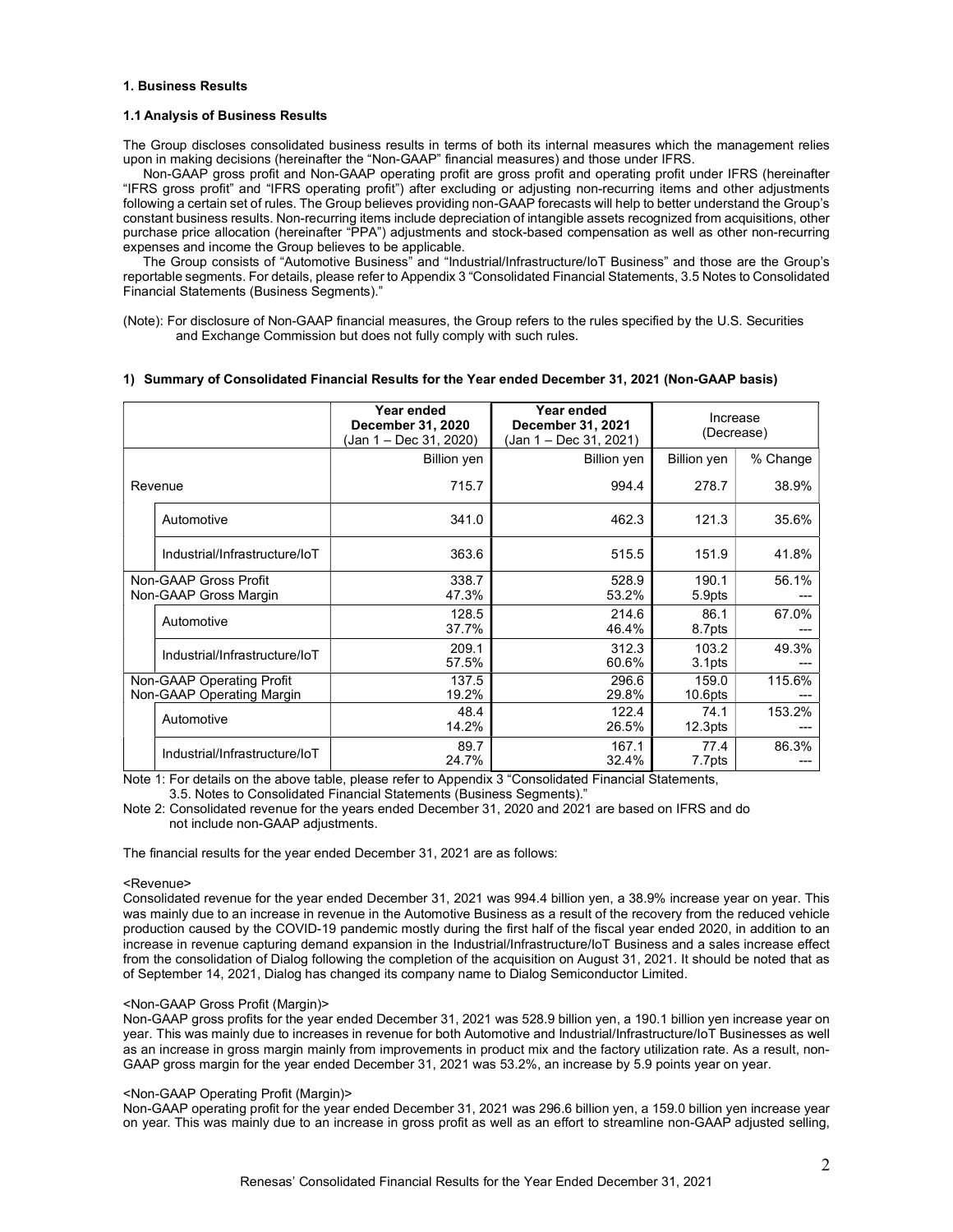general and administrative expenses. As a result, non-GAAP operating margin for the year ended December 31, 2021 was 29.8%, an increase by 10.6 points year on year.

The revenue breakdown of the business segments for the year ended December 31, 2021 are as follows:

#### Automotive Business

The Automotive Business includes the product categories "Automotive Control," comprising semiconductor devices for controlling automobile engines and bodies, and "Automotive Information," comprising of semiconductor devices used in sensing systems for detecting environments inside and outside the vehicle as well as Automotive Information devices such as in-vehicle infotainment (IVI) and instrument panels used to give various information to the driver of the vehicle. The Group mainly supplies microcontrollers (MCUs), system-on-chips (SoCs), analog semiconductor devices and power semiconductor devices in each of these categories.

Revenue of the Automotive Business for the year ended December 31, 2021 was 462.3 billion yen, a 35.6% increase year on year. This was mainly due to increases in sales for both the "Automotive Control" and "Automotive Information" categories following the recovery from the reduced vehicle production.

Non-GAAP gross profit of the Automotive Business for the year ended December 31, 2021 was 214.6 billion yen, an 86.1 billion yen increase year on year. This was due to an increase in gross margin mainly from product mix improvements in addition to an increase in revenue.

Non-GAAP operating profit of the Automotive Business for the year ended December 31, 2021 was 122.4 billion yen, a 74.1 billion yen increase year on year, due to the sales increase effect as well as an increase in profits from gross margin improvements.

#### Industrial/Infrastructure/IoT Business

The Industrial/Infrastructure/IoT Business includes the categories "Industrial," "Infrastructure" and "IoT" which support a smart society. The Group mainly supplies MCUs and SoCs in each of these categories.

Revenue of the Industrial/Infrastructure/IoT Business for the year ended December 31, 2021 was 515.5 billion yen, a 41.8 % increase year on year. This was mainly due to an increase in revenues in the "Industrial," "Infrastructure," and "IoT" categories in addition to revenue increase from the consolidation of Dialog. Main contributors were devices for factory automation, data centers, mobile phone base stations, and OA devices such as PCs.

Non-GAAP gross profit of the Industrial/Infrastructure/IoT Business for the year ended December 31, 2021 was 312.3 billion yen, a 103.2 billion yen increase year on year. This was mainly due to an increase in gross margin from product mix improvements in addition to an increase in revenue.

Non-GAAP operating profit of the Industrial/Infrastructure/IoT Business for the year ended December 31, 2021 was 167.1 billion yen, a 77.4 billion yen increase year on year, due to the sales increase effect as well as an increase in profits from gross margin improvements.

#### 2) Reconciliation of Non-GAAP gross profit to IFRS gross profit and Non-GAAP operating profit to IFRS operating profit

|                                                                                                  |                                                           | (Billion yen)                                             |
|--------------------------------------------------------------------------------------------------|-----------------------------------------------------------|-----------------------------------------------------------|
|                                                                                                  | Year ended<br>December 31, 2020<br>(Jan 1 - Dec 31, 2020) | Year ended<br>December 31, 2021<br>(Jan 1 – Dec 31, 2021) |
| Non-GAAP gross profit<br>Non-GAAP gross margin                                                   | 338.7<br>47.3%                                            | 528.9<br>53.2%                                            |
| Amortization of purchased intangible assets<br>and depreciation of property, plant and equipment | (1.5)                                                     | (0.8)                                                     |
| Market valuation of inventories                                                                  | ---                                                       | (13.4)                                                    |
| Stock-based compensation                                                                         | (1.2)                                                     | (1.4)                                                     |
| Other reconciliation items in non-recurring<br>expenses and adjustments                          | (0.3)                                                     | (16.9)                                                    |
| IFRS gross profit<br>IFRS gross margin                                                           | 335.7<br>46.9%                                            | 496.4<br>49.9%                                            |
|                                                                                                  |                                                           |                                                           |
| Non-GAAP operating profit<br>Non-GAAP operating margin                                           | 137.5<br>19.2%                                            | 296.6<br>29.8%                                            |
| Amortization of purchased intangible assets<br>and depreciation of property, plant and equipment | (55.5)                                                    | (57.6)                                                    |
| Market valuation of inventories                                                                  | ---                                                       | (13.4)                                                    |
| Stock-based compensation                                                                         | (14.6)                                                    | (14.9)                                                    |
| Other reconciliation items in non-recurring<br>expenses and adjustments                          | (2.4)                                                     | (27.1)                                                    |
| IFRS operating profit<br><b>IFRS</b> operating margin                                            | 65.1<br>9.1%                                              | 183.6<br>18.5%                                            |

Note: "Other reconciliation items in non-recurring expenses and adjustments" includes the non-recurring items related to acquisitions and other adjustments as well as non-recurring profits or losses the Group believes to be applicable.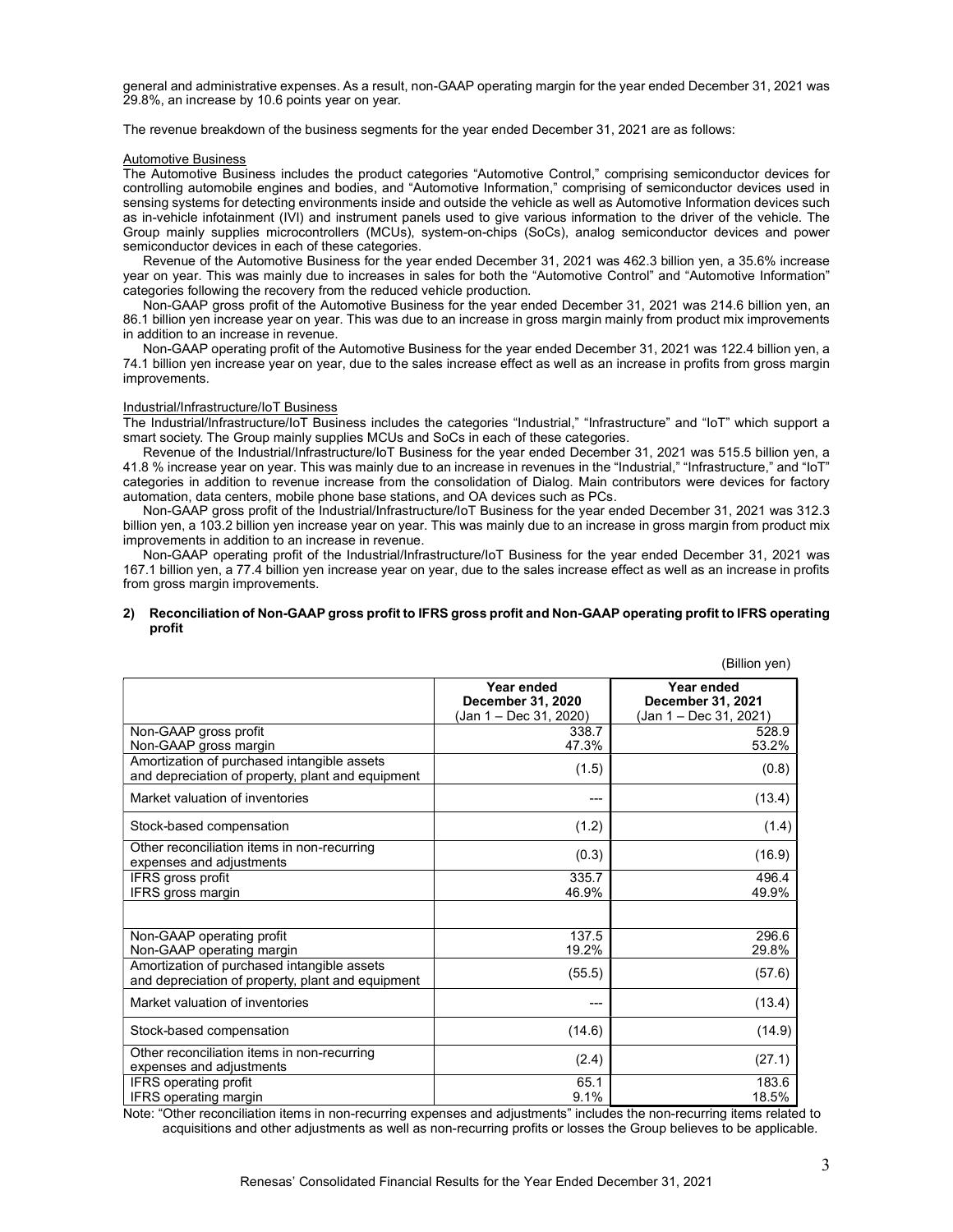### 3) Summary of Consolidated Financial Results for the year ended December 31, 2021 (IFRS basis)

|                                                    | Year ended<br>December 31, 2020<br>(Jan 1 – Dec 31, 2020) | Year ended<br>December 31, 2021<br>(Jan 1 – Dec 31, 2021) | Increase<br>(Decrease) |                         |
|----------------------------------------------------|-----------------------------------------------------------|-----------------------------------------------------------|------------------------|-------------------------|
|                                                    | Billion yen                                               | Billion yen                                               | Billion yen            | $\frac{0}{0}$<br>Change |
| Revenue                                            | 715.7                                                     | 994.4                                                     | 278.7                  | 38.9%                   |
| Gross Profit<br>Gross Margin                       | 335.7<br>46.9%                                            | 496.4<br>49.9%                                            | 160.7<br>$3.0$ pts     | 47.9%                   |
| <b>Operating Profit</b><br><b>Operating Margin</b> | 65.1<br>9.1%                                              | 183.6<br>18.5%                                            | 118.5<br>$9.4$ pts     | 181.8%                  |

### 1.2 Consolidated Financial Condition

|                                                   | As of<br>December 31, 2020 | As of<br>December 31, 2021 | Increase<br>(Decrease) |
|---------------------------------------------------|----------------------------|----------------------------|------------------------|
|                                                   | Billion yen                | <b>Billion yen</b>         | <b>Billion</b> yen     |
| Total assets                                      | 1.609.0                    | 2,406.2                    | 797.3                  |
| Total equity                                      | 619.7                      | 1,161.5                    | 541.8                  |
| Equity attributable to owners of parent           | 616.7                      | 1,158.1                    | 541.4                  |
| Equity ratio attributable to owners of parent (%) | 38.3                       | 48.1                       | 9.8                    |
| Interest-bearing liabilities                      | 693.7                      | 830.9                      | 137.2                  |
| Debt to equity ratio                              | 1.12                       | 0.72                       | (0.40)                 |

Total assets at December 31, 2021 were 2,406.2 billion yen, a 797.3 billion yen increase from December 31, 2020. This was mainly due to an increase in goodwill owing to the acquisitions of Dialog and Celeno. Total equity was 1,161.5 billion yen, a 541.8 billion yen increase from December 31, 2020. This was mainly due to: increases in share capital and capital surplus as a result of the issuance of new shares mainly through public offering; an increase in other components of equity from an increase in exchange differences on translation of foreign operations following fluctuations in the exchange rate; and an increase in retained earnings through profit.

Equity attributable to owners of parent increased by 541.4 billion yen from December 31, 2020, and Equity ratio attributable to owners of parent was 48.1%. In addition, Interest-bearing liabilities increased by 137.2 billion yen from December 31, 2020, mainly due to the issuance of bonds. Consequently, Debt to equity ratio was 0.72.

#### 1.3 Cash Flows

|                                                                                                            | Year ended<br>December 31, 2020<br>(Jan 1 – Dec 31, 2020) | Year ended<br>December 31, 2021<br>(Jan 1 – Dec 31, 2021) |
|------------------------------------------------------------------------------------------------------------|-----------------------------------------------------------|-----------------------------------------------------------|
|                                                                                                            | <b>Billion yen</b>                                        | Billion yen                                               |
| Net cash provided by (used in) operating activities<br>Net cash provided by (used in) investing activities | 223.9<br>(40.2)                                           | 307.4<br>(663.1)                                          |
| Free cash flows (Note)                                                                                     | 183.7                                                     | (355.7)                                                   |
| Net cash provided by (used in) financing activities                                                        | (104.5)                                                   | 340.9                                                     |
| Cash and cash equivalents at the beginning of period<br>Cash and cash equivalents at the end of period     | 146.5<br>219.8                                            | 219.8<br>221.9                                            |

Note: As defined as a total of net cash flows provided by (used in) operating and investing activities.

(Net cash provided by (used in) operating activities)

Net cash provided by operating activities for the year ended December 31, 2021 was 307.4 billion yen. This was mainly due to a recording of 152.5 billion yen in profit before tax as well as adjustments in non-cash items such as depreciation.

(Net cash provided by (used in) investing activities)

Net cash used in investing activities for the year ended December 31, 2021 was 663.1 billion yen. This was mainly due to the acquisitions of shares of Dialog and Celeno.

The foregoing resulted in negative free cash flows of 355.7 billion yen for the year ended December 31, 2021.

(Net cash provided by (used in) financing activities)

Net cash provided by financing activities for the year ended December 31, 2021 was 340.9 billion yen. This was mainly due to income from the issuance of new shares mainly through public offering as well as the issuance of bonds.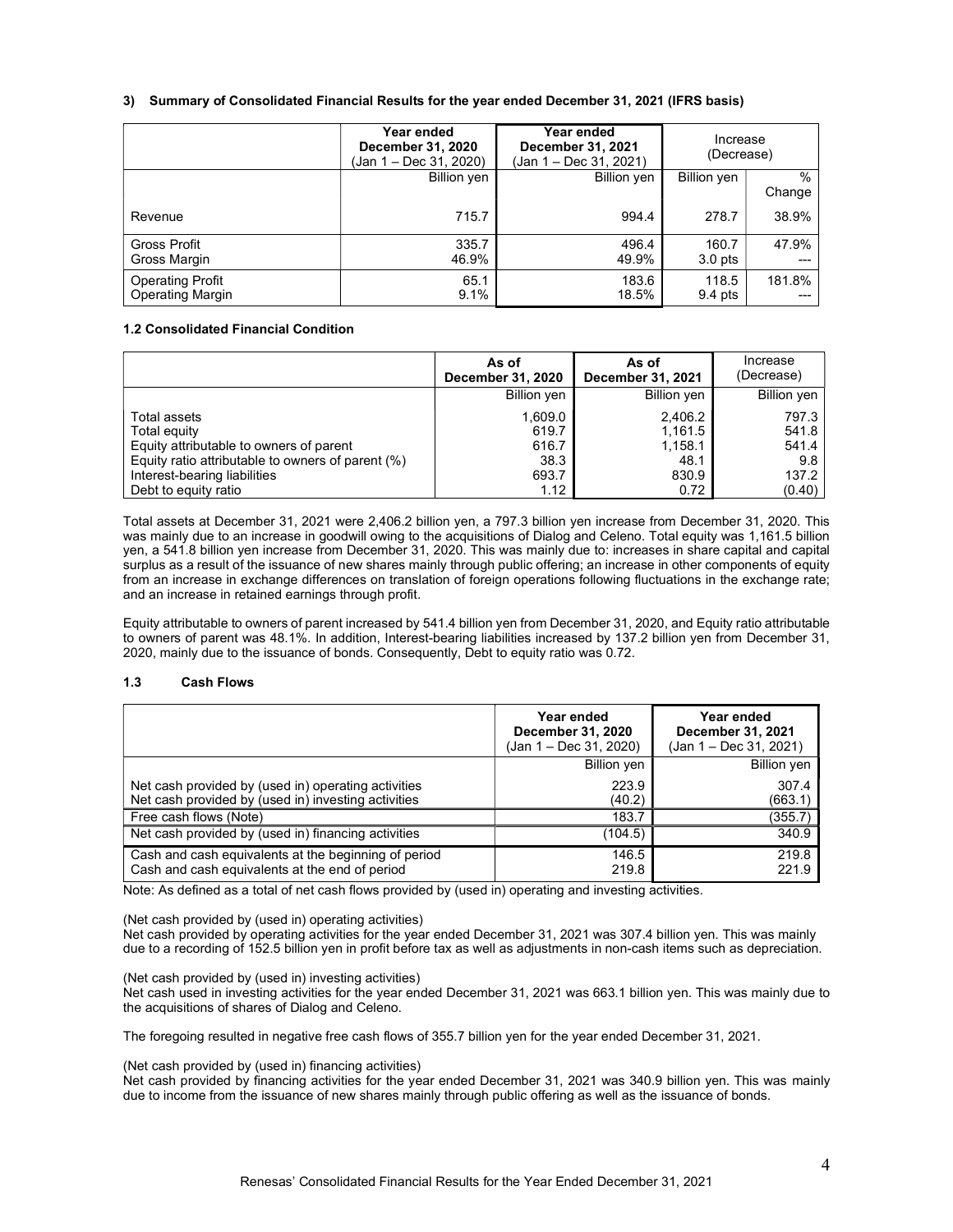#### 1.4 Consolidated Forecasts

The Group reports its consolidated forecasts on a quarterly basis as a range because of the difficulty of forecasting fullyear results with high accuracy due to the short-term volatility of the semiconductor market.

Additionally, in order to provide useful information to better understand the Group's constant business results, figures such as gross margin and operating margin are presented in the non-GAAP format, which excludes or adjusts the non-recurring items related to acquisitions and other adjustments including non-recurring expenses or income from the figures based on GAAP (IFRS) following a certain set of rules. However, the figure provided as revenue is based on IFRS and does not include non-GAAP adjustments.

The revenue forecast is provided assuming the midpoint and the range of the forecast are listed in brackets. The gross margin and operating margin forecasts are given assuming the midpoint in the revenue forecast.

#### (For the three months ending March 31, 2022)

|                                                                                   | Revenue                | <b>Non-GAAP</b><br><b>Gross Margin</b> | <b>Non-GAAP</b><br><b>Operating Margin</b> |
|-----------------------------------------------------------------------------------|------------------------|----------------------------------------|--------------------------------------------|
| Previous forecasts                                                                | ---                    | ---                                    |                                            |
|                                                                                   | Million yen            | $\%$                                   | $\frac{0}{0}$                              |
| Forecasts as of<br>February 9, 2022                                               | 336,000<br>$\pm 4,000$ | 55.5                                   | 34.5                                       |
| Increase (decrease)                                                               |                        | ---                                    |                                            |
| Percentage change                                                                 | ---                    | ---                                    |                                            |
| Reference:<br>The first quarter results<br>of the year ended<br>December 31, 2021 | 203,678                | 50.2                                   | 25.8                                       |

Note: Non-GAAP figures are calculated by removing or adjusting non-recurring items and other adjustments from GAAP (IFRS) figures following a certain set of rules. The Group believes non-GAAP measures provide useful information in understanding and evaluating the Group's constant business results, and therefore, forecasts are provided as a non-GAAP basis. This adjustment and exclusion include depreciation of property, plant and equipment, amortization of intangible assets recognized from acquisitions, other PPA adjustments and stock-based compensation, as well as other non-recurring expenses and income the Group believes to be applicable.

The consolidated forecasts for the three months ending March 31, 2022 are calculated at the rate of 113 yen per USD and 129 yen per Euro.

The statements with respect to the financial outlook of the Group are forward-looking statements involving risks and uncertainties. The Company cautions you in advance that actual results may vary materially from such forward-looking statements due to several important factors.

#### 1.5 Dividend Payments

The Group forewent dividend payment for this period.

The Group will divert its retained earnings for strategic investment opportunities that will enable the Group to respond to rapid environmental changes in order to thrive in the global marketplace, thus increasing shareholder profit by improving corporate value. Based on a long-term standpoint, the Group aims to realize stable and sustained growth in profits to allow dividends to be reinstated.

For the year ending December 31, 2022, whether the Group provides interim and year-end dividend payments remain undecided, and the Group will make an announcement if any decisions are made.

#### 2. Primary policy for selection of accounting standards

The Group has adopted International Financial Reporting Standards (IFRS) for its consolidated financial statements from annual securities report for the fiscal year ended December 31, 2018 to increase the international comparability of financial information considering that the Group drives its business globally further.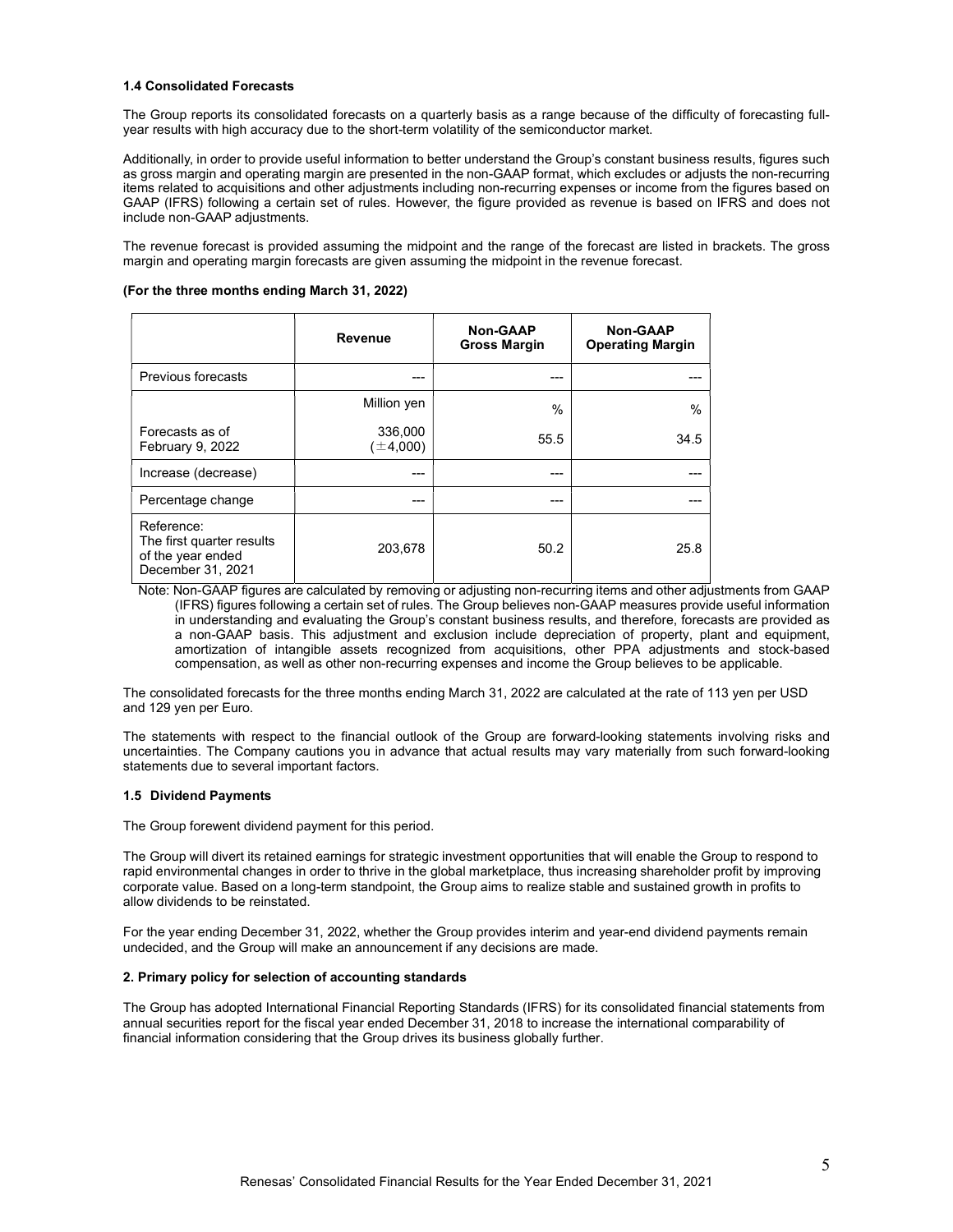# 3. Consolidated financial statements

# 3.1 Consolidated Statement of Financial Position

| J. I OUNSUNGLEG OLGLENIEN. UI I MANUGI I USILIUM |                         |                         |
|--------------------------------------------------|-------------------------|-------------------------|
|                                                  |                         | (In millions of yen)    |
|                                                  | As of December 31, 2020 | As of December 31, 2021 |
| Assets                                           |                         |                         |
| Current assets                                   |                         |                         |
| Cash and cash equivalents                        | 219,786                 | 221,924                 |
| Trade and other receivables                      | 82,318                  | 140,478                 |
| Inventories                                      | 89,761                  | 137,925                 |
| Other current financial assets                   | 605                     | 737                     |
| Income taxes receivable                          | 2,190                   | 4,395                   |
| Other current assets                             | 8,162                   | 12,352                  |
| Total current assets                             | 402,822                 | 517,811                 |
| Non-current assets                               |                         |                         |
| Property, plant and equipment                    | 187,354                 | 195,729                 |
| Goodwill                                         | 590,459                 | 1,234,600               |
| Intangible assets                                | 364,764                 | 371,969                 |
| Other non-current financial assets               | 18,101                  | 34,633                  |
| Deferred tax assets                              | 40,600                  | 42,414                  |
| Other non-current assets                         | 4,885                   | 9,091                   |
| Total non-current assets                         | 1,206,163               | 1,888,436               |
| Total assets                                     | 1,608,985               | 2,406,247               |
|                                                  |                         |                         |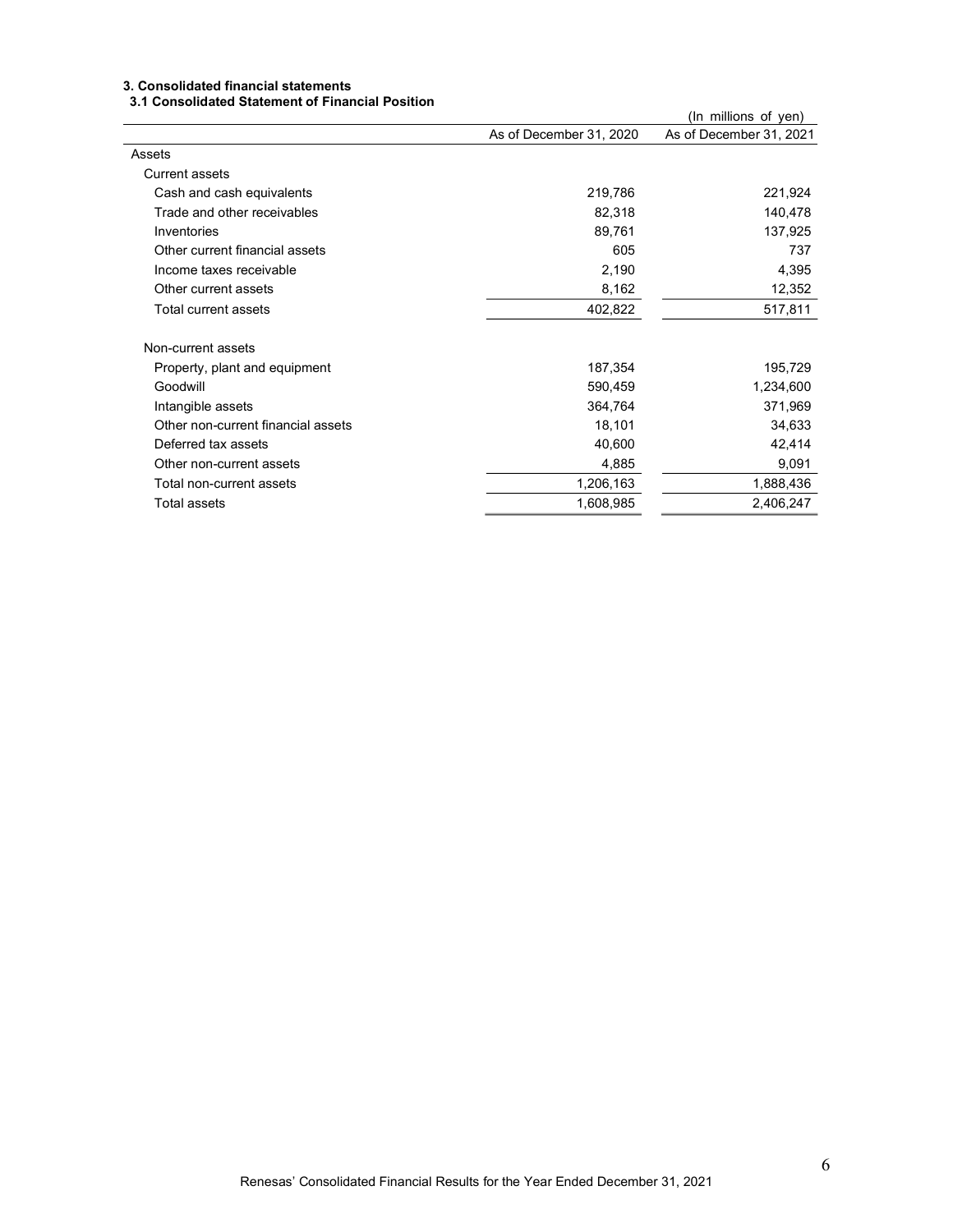|                                               |                         | (In millions of yen)    |
|-----------------------------------------------|-------------------------|-------------------------|
|                                               | As of December 31, 2020 | As of December 31, 2021 |
| Liabilities and equity                        |                         |                         |
| Liabilities                                   |                         |                         |
| <b>Current liabilities</b>                    |                         |                         |
| Trade and other payables                      | 114,235                 | 204,330                 |
| Bonds and borrowings                          | 93,181                  | 121,105                 |
| Other current financial liabilities           | 4,036                   | 11,505                  |
| Income taxes payable                          | 10,337                  | 22,050                  |
| Provisions                                    | 6,383                   | 11,185                  |
| Other current liabilities                     | 58,873                  | 77,235                  |
| <b>Total current liabilities</b>              | 287,045                 | 447,410                 |
| Non-current liabilities                       |                         |                         |
| Trade and other payables                      | 25,177                  | 15,100                  |
| Bonds and borrowings                          | 586,563                 | 692,983                 |
| Other non-current financial liabilities       | 10,241                  | 11,536                  |
| Income taxes payable                          | 4,084                   | 3,792                   |
| Retirement benefit liability                  | 30,012                  | 27,926                  |
| Provisions                                    | 3,033                   | 3,795                   |
| Deferred tax liabilities                      | 38,680                  | 36,229                  |
| Other non-current liabilities                 | 4,489                   | 6,016                   |
| Total non-current liabilities                 | 702,279                 | 797,377                 |
| <b>Total liabilities</b>                      | 989,324                 | 1,244,787               |
| Equity                                        |                         |                         |
| Share capital                                 | 28,971                  | 147,133                 |
| Capital surplus                               | 208,253                 | 337,989                 |
| Retained earnings                             | 449,975                 | 578,017                 |
| Treasury shares                               | (11)                    | (11)                    |
| Other components of equity                    | (70, 487)               | 95,015                  |
| Total equity attributable to owners of parent | 616,701                 | 1,158,143               |
| Non-controlling interests                     | 2,960                   | 3,317                   |
| Total equity                                  | 619,661                 | 1,161,460               |
| Total liabilities and equity                  | 1,608,985               | 2,406,247               |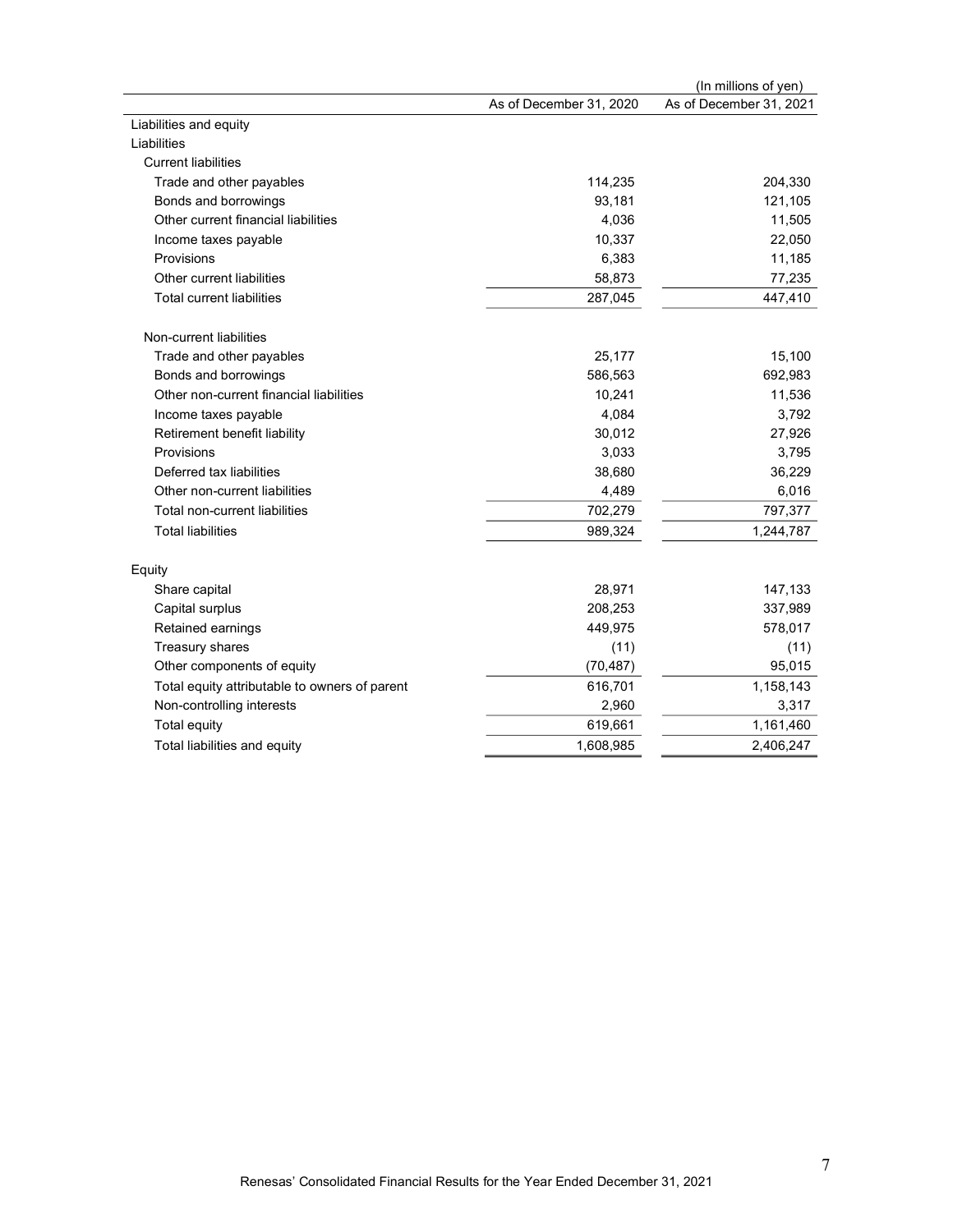|                                              |                   | (In millions of yen) |
|----------------------------------------------|-------------------|----------------------|
|                                              | The year ended    | The year ended       |
|                                              | December 31, 2020 | December 31, 2021    |
| Revenue                                      | 715,673           | 994,418              |
| Cost of sales                                | (379, 984)        | (498, 017)           |
| Gross profit                                 | 335,689           | 496,401              |
| Selling, general and administrative expenses | (266, 268)        | (307, 698)           |
| Other income                                 | 4,036             | 8,031                |
| Other expenses                               | (8,315)           | (13, 133)            |
| Operating profit                             | 65,142            | 183,601              |
| Finance income                               | 7,623             | 4,140                |
| Finance costs                                | (7, 549)          | (35, 278)            |
| Profit before tax                            | 65,216            | 152,463              |
| Income tax expense                           | (19, 490)         | (25,051)             |
| Profit                                       | 45,726            | 127,412              |
| Profit attributable to                       |                   |                      |
| Owners of parent                             | 45,626            | 127,261              |
| Non-controlling interests                    | 100               | 151                  |
| Profit                                       | 45,726            | 127,412              |
| Earnings per share                           |                   |                      |
| Basic earnings per share (yen)               | 26.54             | 68.96                |
| Diluted earnings per share (yen)             | 25.97             | 67.44                |

#### 3.2 Consolidated Statement of Profit or Loss and Consolidated Statement of Comprehensive Income Consolidated Statement of Profit or Loss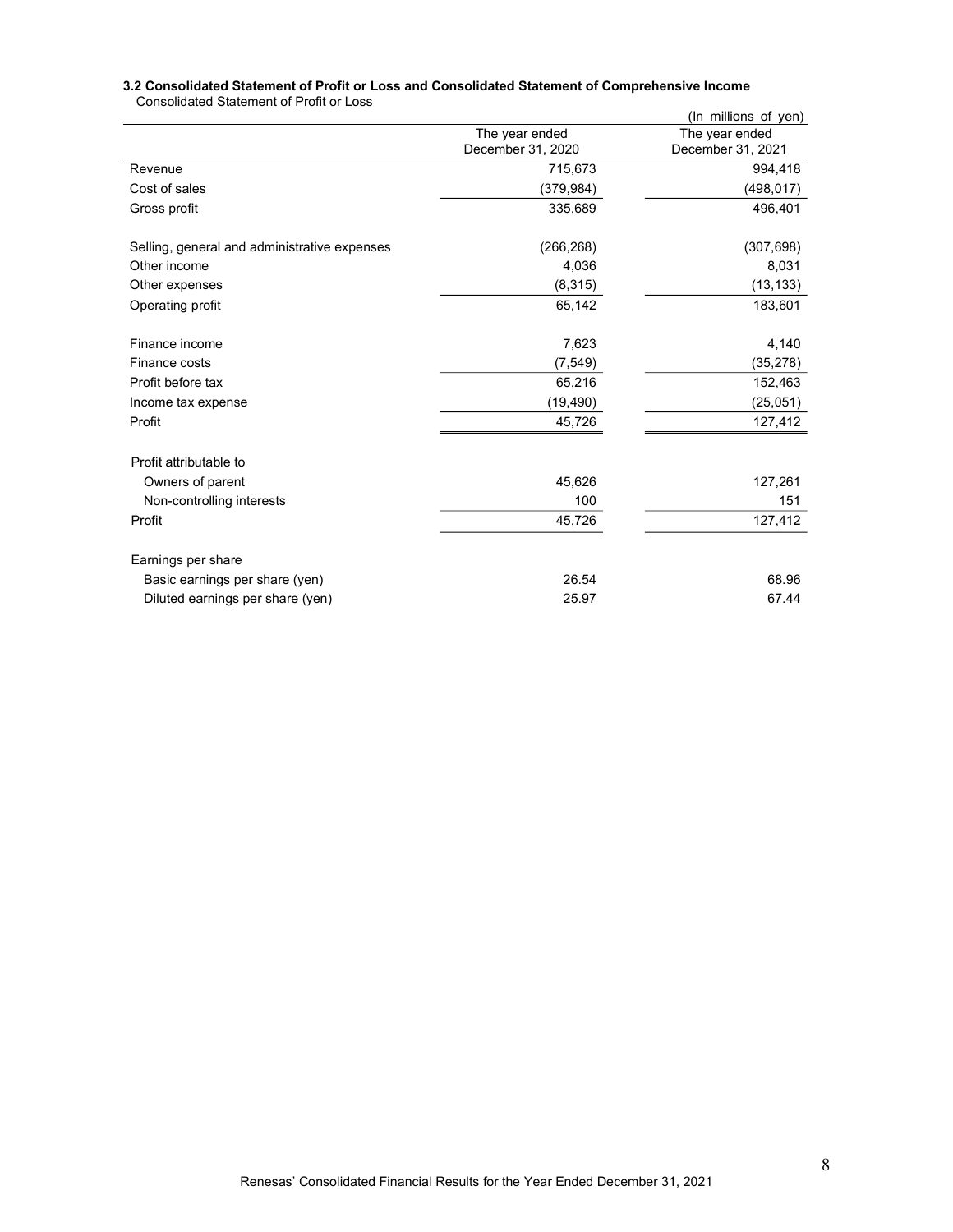# Consolidated Statement of Comprehensive Income

|                                                                                 |                   | (In millions of yen) |
|---------------------------------------------------------------------------------|-------------------|----------------------|
|                                                                                 | The year ended    | The year ended       |
|                                                                                 | December 31, 2020 | December 31, 2021    |
| Profit                                                                          | 45,726            | 127,412              |
| Other comprehensive income                                                      |                   |                      |
| Items that will not be reclassified to profit or loss                           |                   |                      |
| Remeasurements of defined benefit plans                                         | (334)             | 902                  |
| Equity instruments measured at fair value<br>through other comprehensive income | (330)             | (311)                |
| Total of items that will not be reclassified to<br>profit or loss               | (664)             | 591                  |
| Items that may be reclassified subsequently to<br>profit or loss                |                   |                      |
| Exchange differences on translation of foreign<br>operations                    | (64, 290)         | 169,312              |
| Cash flow hedges                                                                |                   | (4,022)              |
| Cost of hedges                                                                  |                   | (153)                |
| Total of items that may be reclassified<br>subsequently to profit or loss       | (64, 290)         | 165,137              |
| Total other comprehensive income                                                | (64, 954)         | 165,728              |
| Total comprehensive income                                                      | (19, 228)         | 293,140              |
| Comprehensive income attributable to                                            |                   |                      |
| Owners of parent                                                                | (19, 239)         | 292,783              |
| Non-controlling interests                                                       | 11                | 357                  |
| Total comprehensive income                                                      | (19, 228)         | 293,140              |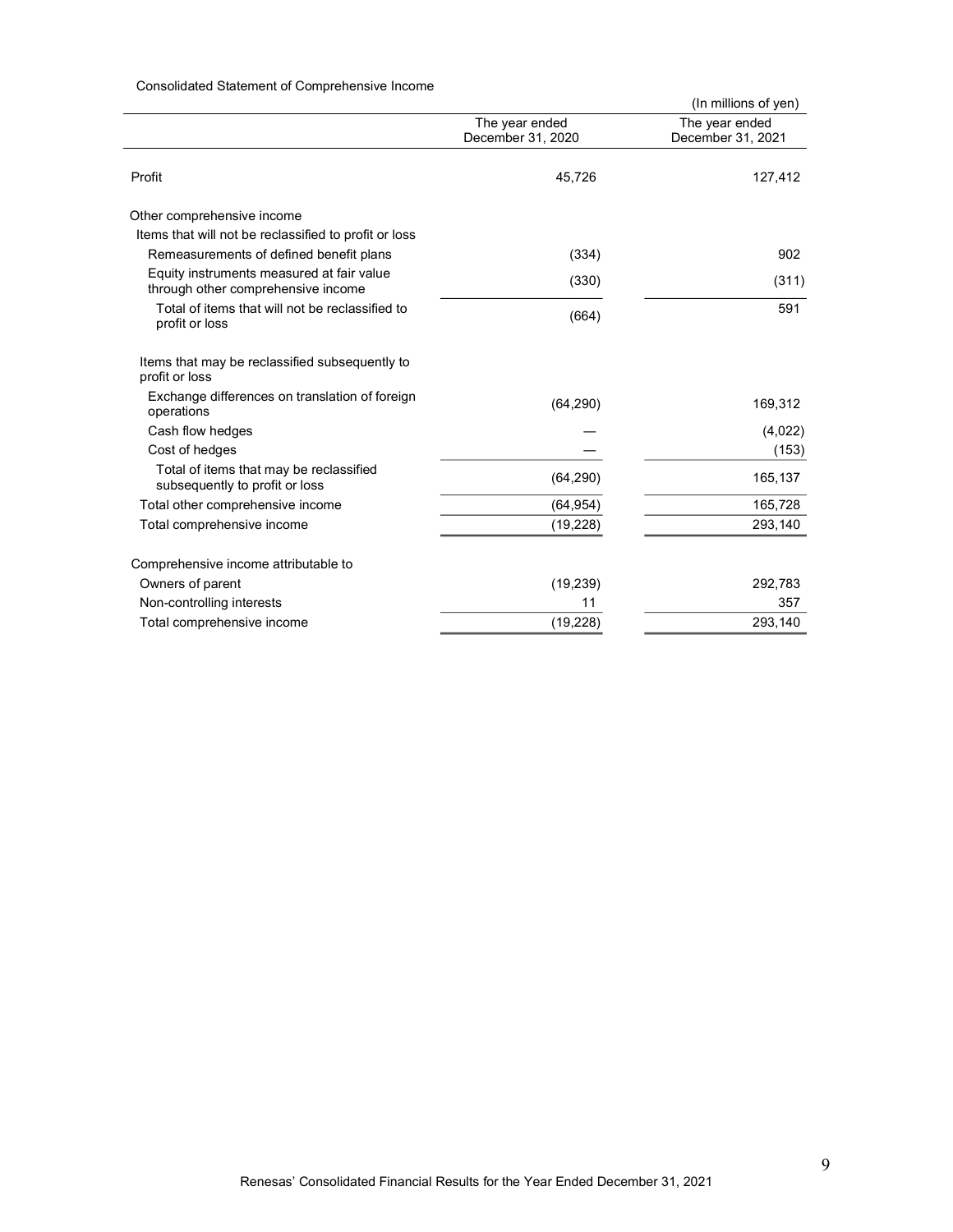#### 3.3 Consolidated Statement of Changes in Equity

(The year ended December 31, 2020)

(In millions of yen)

|                                        |               | Equity attributable to owners of parent |                      |                 |                             |                                               |                                                                                                |
|----------------------------------------|---------------|-----------------------------------------|----------------------|-----------------|-----------------------------|-----------------------------------------------|------------------------------------------------------------------------------------------------|
|                                        |               |                                         |                      |                 | Other components of equity  |                                               |                                                                                                |
|                                        | Share capital | Capital surplus                         | Retained<br>earnings | Treasury shares | Share acquisition<br>rights | Remeasurements<br>of defined benefit<br>plans | Equity<br>instruments<br>measured at fair<br>value through<br>other<br>comprehensive<br>income |
| Balance as of<br>January 1, 2020       | 22,213        | 201,588                                 | 403,857              | (11)            | 16,053                      |                                               | (1, 131)                                                                                       |
| Profit                                 |               |                                         | 45,626               |                 |                             |                                               |                                                                                                |
| Other<br>comprehensive<br>income       |               |                                         |                      |                 |                             | (334)                                         | (330)                                                                                          |
| Total comprehensive<br>income          |               |                                         | 45,626               |                 |                             | (334)                                         | (330)                                                                                          |
| Issuance of new<br>shares              | 6,758         | 6,665                                   |                      |                 |                             |                                               |                                                                                                |
| Share-based<br>payment<br>transactions |               |                                         |                      |                 | 1,062                       |                                               |                                                                                                |
| Transfer to<br>retained earnings       |               |                                         | 492                  |                 | (1, 156)                    | 334                                           | 330                                                                                            |
| Total transactions with<br>owners      | 6,758         | 6,665                                   | 492                  |                 | (94)                        | 334                                           | 330                                                                                            |
| Balance as of<br>December 31, 2020     | 28,971        | 208,253                                 | 449,975              | (11)            | 15,959                      |                                               | (1, 131)                                                                                       |

|                                        | Equity attributable to owners of parent                            |                  |                            |           |                                                     |                              |              |
|----------------------------------------|--------------------------------------------------------------------|------------------|----------------------------|-----------|-----------------------------------------------------|------------------------------|--------------|
|                                        |                                                                    |                  | Other components of equity |           |                                                     |                              |              |
|                                        | Exchange<br>differences on<br>translation of<br>foreign operations | Cash flow hedges | Cost of hedges             | Total     | Total equity<br>attributable to<br>owners of parent | Non-controlling<br>interests | Total equity |
| Balance as of<br>January 1, 2020       | (21, 114)                                                          |                  |                            | (6, 192)  | 621,455                                             | 2,949                        | 624,404      |
| Profit                                 |                                                                    |                  |                            |           | 45,626                                              | 100                          | 45,726       |
| Other<br>comprehensive<br>income       | (64, 201)                                                          |                  |                            | (64, 865) | (64, 865)                                           | (89)                         | (64, 954)    |
| Total comprehensive<br>income          | (64, 201)                                                          |                  |                            | (64, 865) | (19, 239)                                           | 11                           | (19, 228)    |
| Issuance of new<br>shares              |                                                                    |                  |                            |           | 13,423                                              |                              | 13,423       |
| Share-based<br>payment<br>transactions |                                                                    |                  |                            | 1,062     | 1,062                                               |                              | 1,062        |
| Transfer to<br>retained earnings       |                                                                    |                  |                            | (492)     |                                                     |                              |              |
| Total transactions with<br>owners      |                                                                    |                  |                            | 570       | 14,485                                              |                              | 14,485       |
| Balance as of<br>December 31, 2020     | (85, 315)                                                          |                  |                            | (70, 487) | 616,701                                             | 2,960                        | 619,661      |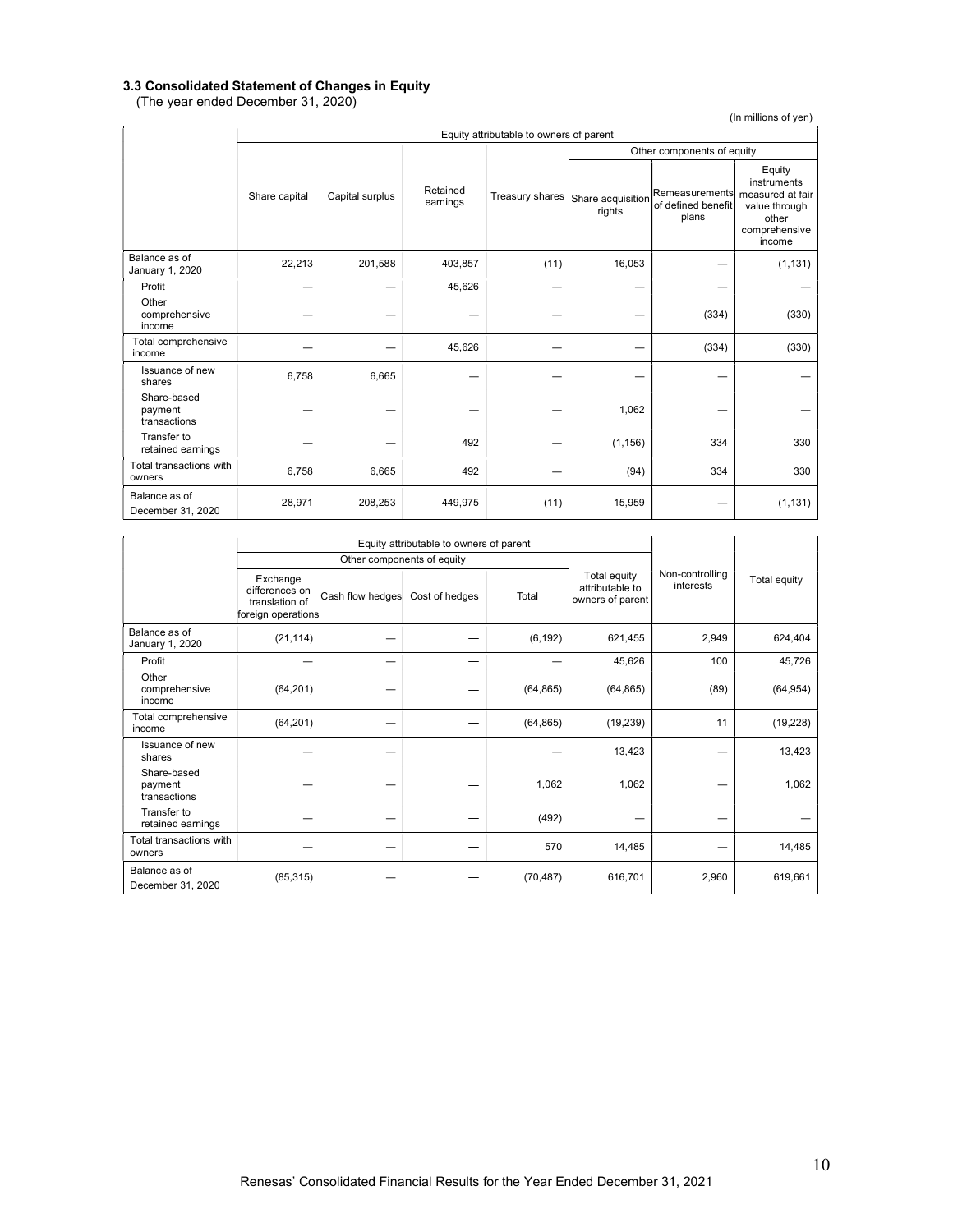(In millions of yen)

|                                                | Equity attributable to owners of parent |                 |                      |                 |                             |                                               |                                                                                                |  |  |
|------------------------------------------------|-----------------------------------------|-----------------|----------------------|-----------------|-----------------------------|-----------------------------------------------|------------------------------------------------------------------------------------------------|--|--|
|                                                |                                         |                 |                      |                 |                             |                                               | Other components of equity                                                                     |  |  |
|                                                | Share capital                           | Capital surplus | Retained<br>earnings | Treasury shares | Share acquisition<br>rights | Remeasurements<br>of defined benefit<br>plans | Equity<br>instruments<br>measured at fair<br>value through<br>other<br>comprehensive<br>income |  |  |
| Balance as of<br>January 1, 2021               | 28,971                                  | 208,253         | 449,975              | (11)            | 15,959                      |                                               | (1, 131)                                                                                       |  |  |
| Profit                                         |                                         |                 | 127,261              |                 |                             |                                               |                                                                                                |  |  |
| Other<br>comprehensive<br>income               |                                         |                 |                      |                 |                             | 902                                           | (311)                                                                                          |  |  |
| Total comprehensive<br>income                  |                                         |                 | 127,261              |                 |                             | 902                                           | (311)                                                                                          |  |  |
| Issuance of new<br>shares                      | 118,162                                 | 117,320         |                      |                 |                             |                                               |                                                                                                |  |  |
| Share-based<br>payment<br>transactions         |                                         | 12,416          |                      |                 | (2,843)                     |                                               |                                                                                                |  |  |
| Transfer to<br>retained earnings               |                                         |                 | 781                  |                 | 154                         | (902)                                         | (33)                                                                                           |  |  |
| Reclassification<br>to non-financial<br>assets |                                         |                 |                      |                 |                             |                                               |                                                                                                |  |  |
| Total transactions with<br>owners              | 118,162                                 | 129,736         | 781                  |                 | (2,689)                     | (902)                                         | (33)                                                                                           |  |  |
| Balance as of<br>December 31, 2021             | 147,133                                 | 337,989         | 578,017              | (11)            | 13,270                      |                                               | (1, 475)                                                                                       |  |  |

|                                                | Equity attributable to owners of parent                            |                  |                            |           |                                                     |                              |              |
|------------------------------------------------|--------------------------------------------------------------------|------------------|----------------------------|-----------|-----------------------------------------------------|------------------------------|--------------|
|                                                |                                                                    |                  | Other components of equity |           |                                                     |                              |              |
|                                                | Exchange<br>differences on<br>translation of<br>foreign operations | Cash flow hedges | Cost of hedges             | Total     | Total equity<br>attributable to<br>owners of parent | Non-controlling<br>interests | Total equity |
| Balance as of<br>January 1, 2021               | (85, 315)                                                          |                  |                            | (70, 487) | 616,701                                             | 2,960                        | 619,661      |
| Profit                                         |                                                                    |                  |                            |           | 127,261                                             | 151                          | 127,412      |
| Other<br>comprehensive<br>income               | 169,106                                                            | (4,022)          | (153)                      | 165,522   | 165,522                                             | 206                          | 165,728      |
| Total comprehensive<br>income                  | 169,106                                                            | (4,022)          | (153)                      | 165,522   | 292,783                                             | 357                          | 293,140      |
| Issuance of new<br>shares                      |                                                                    |                  |                            |           | 235,482                                             |                              | 235,482      |
| Share-based<br>payment<br>transactions         |                                                                    |                  |                            | (2,843)   | 9,573                                               |                              | 9,573        |
| Transfer to<br>retained earnings               |                                                                    |                  |                            | (781)     |                                                     |                              |              |
| Reclassification<br>to non-financial<br>assets |                                                                    | 3,604            |                            | 3,604     | 3,604                                               |                              | 3,604        |
| Total transactions with<br>owners              |                                                                    | 3,604            |                            | (20)      | 248,659                                             |                              | 248,659      |
| Balance as of<br>December 31, 2021             | 83,791                                                             | (418)            | (153)                      | 95,015    | 1,158,143                                           | 3,317                        | 1,161,460    |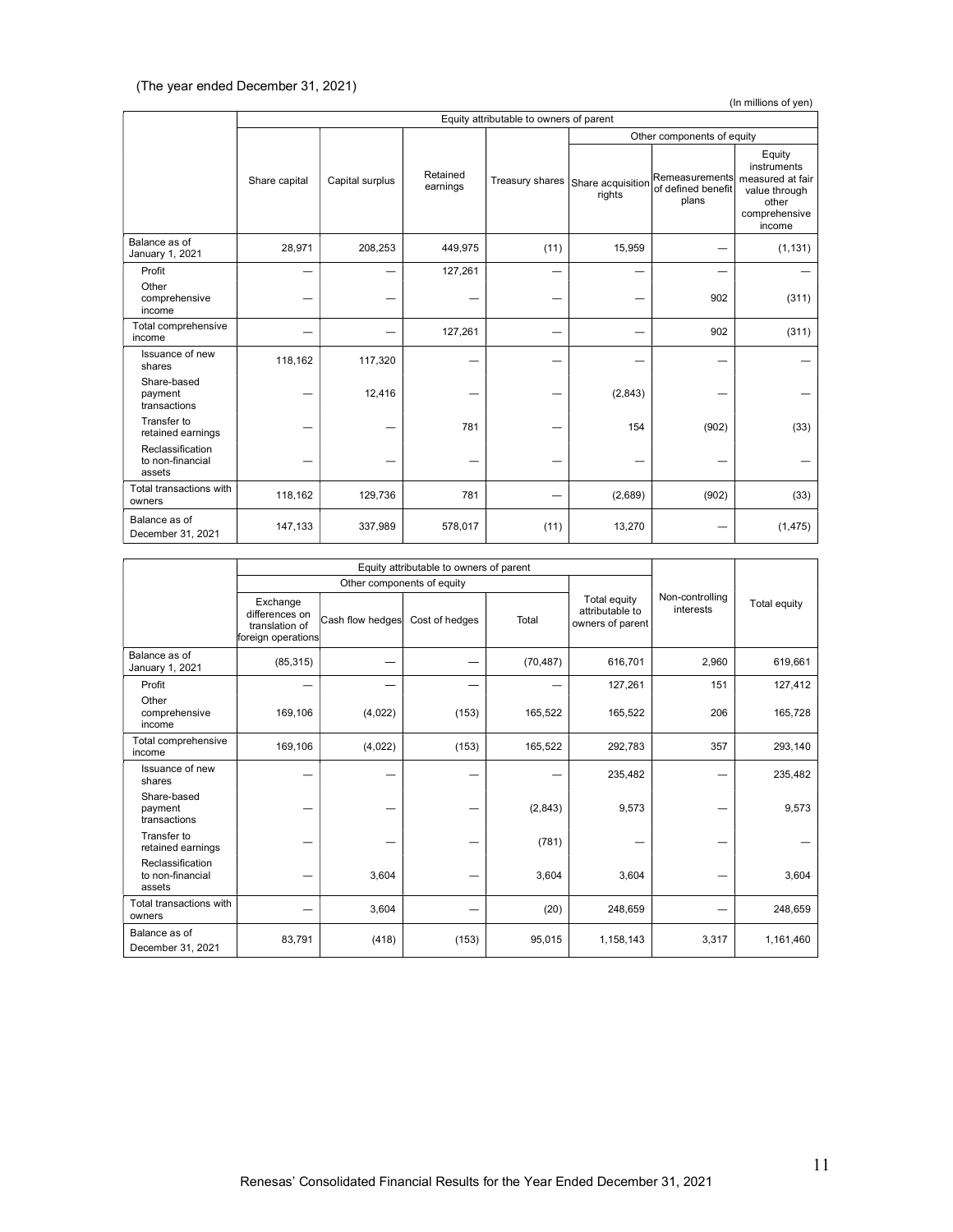# 3.4 Consolidated Statement of Cash Flows

|                                                                                 |                   | (In millions of yen) |
|---------------------------------------------------------------------------------|-------------------|----------------------|
|                                                                                 | The year ended    | The year ended       |
|                                                                                 | December 31, 2020 | December 31, 2021    |
| Cash flows from operating activities                                            |                   |                      |
| Profit before tax                                                               | 65,216            | 152,463              |
| Depreciation and amortization                                                   | 141,527           | 136,496              |
| Impairment losses                                                               | 2,070             | 135                  |
| Finance income and finance costs                                                | 5,221             | 6,973                |
| Share-based payment expenses                                                    | 14,564            | 14,899               |
| Foreign exchange loss (gain)                                                    | (3,780)           | 22,861               |
| Loss (gain) on sales of property, plant and<br>equipment, and intangible assets | (717)             | (5, 557)             |
| Decrease (increase) in inventories                                              | 79                | (5, 552)             |
| Decrease (increase) in trade and other<br>receivables                           | 1,228             | (9,237)              |
| Decrease (increase) in other financial assets                                   | (7, 413)          | (9,699)              |
| Increase (decrease) in trade and other payables                                 | 10,192            | 50,154               |
| Increase (decrease) in retirement benefit liability                             | 194               | (2,572)              |
| Increase (decrease) in provisions                                               | (1,713)           | 3,847                |
| Increase (decrease) in other current liabilities                                | 3,675             | (20, 435)            |
| Other                                                                           | 2,931             | (4, 466)             |
| Subtotal                                                                        | 233,274           | 330,310              |
| Interest received                                                               | 307               | 242                  |
| Dividends received                                                              | 240               | 300                  |
| Income taxes paid                                                               | (9,932)           | (23, 468)            |
| Net cash flows from operating activities                                        | 223,889           | 307,384              |
|                                                                                 |                   |                      |
| Cash flows from investing activities                                            |                   |                      |
| Purchase of property, plant and equipment                                       | (22, 261)         | (36, 938)            |
| Proceeds from sales of property, plant and<br>equipment                         | 960               | 8,408                |
| Purchase of intangible assets                                                   | (15, 925)         | (15, 408)            |
| Purchase of other financial assets                                              | (568)             | (1, 416)             |
| Proceeds from sales of other financial assets                                   | 430               | 579                  |
| Payments for acquisitions of subsidiaries                                       |                   | (614, 816)           |
| Other                                                                           | (2,799)           | (3,535)              |
| Net cash flows from investing activities                                        | (40, 163)         | (663, 126)           |
|                                                                                 |                   |                      |
| Cash flows from financing activities                                            |                   |                      |
| Proceeds from short-term borrowings                                             |                   | 270,000              |
| Repayments of short-term borrowings                                             |                   | (270,000)            |
| Proceeds from long-term borrowings                                              |                   | 240,000              |
| Repayments of long-term borrowings                                              | (93, 295)         | (262, 777)           |
| Proceeds from issuance of bonds                                                 |                   | 154,359              |
| Proceeds from issuance of shares                                                |                   | 223,799              |
| Payments for share issuance costs                                               |                   | (1, 179)             |
| Repayments of lease liabilities                                                 | (4, 840)          | (4, 571)             |
| Interest paid                                                                   | (6, 264)          | (8,682)              |
| Other                                                                           | (71)              | (34)                 |
| Net cash flows from financing activities                                        | (104, 470)        | 340,915              |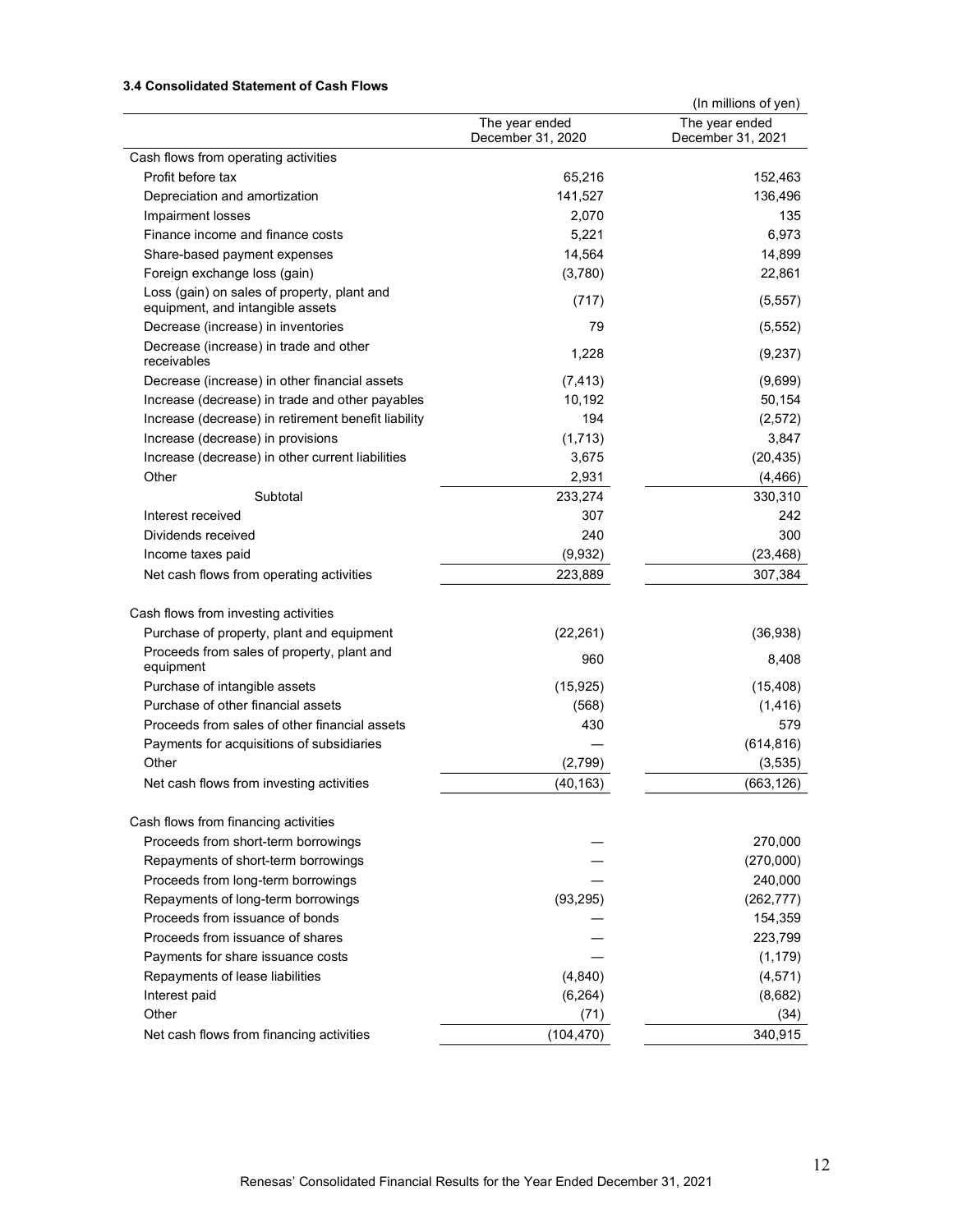| Effect of exchange rate changes on cash and cash<br>equivalents | (5,938) | 16.965  |
|-----------------------------------------------------------------|---------|---------|
| Net increase (decrease) in cash and cash<br>equivalents         | 73.318  | 2,138   |
| Cash and cash equivalents at beginning of the<br>period         | 146.468 | 219.786 |
| Cash and cash equivalents at end of the period                  | 219.786 | 221.924 |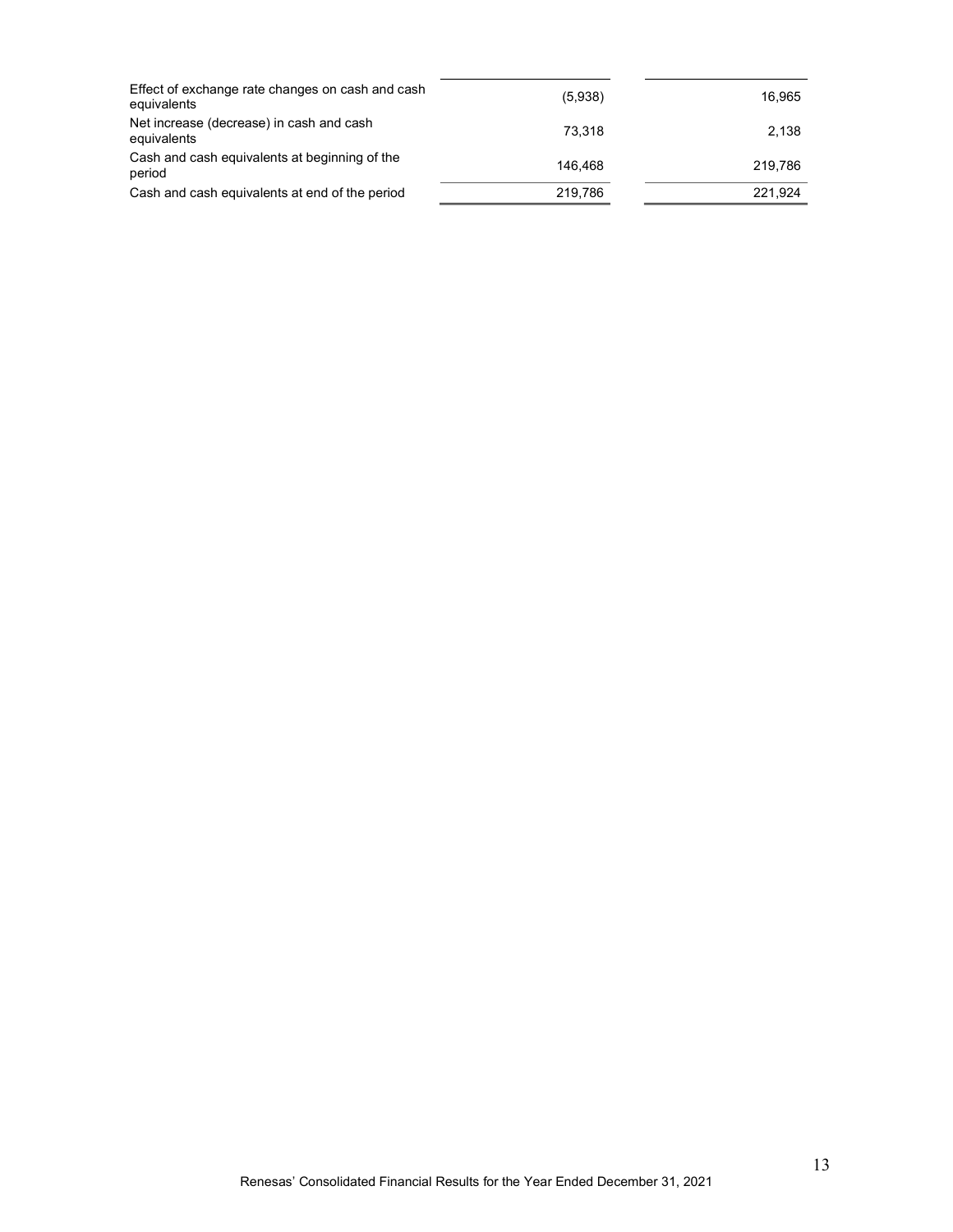#### 3.5 Notes to Consolidated financial statements

#### (Notes about Going Concern Assumption) Not applicable

#### (Basis for Preparation)

#### (1) Compliance with IFRS

Because the Group meets the requirements for "Specified Companies Complying with Designated International Accounting Standards" stated in Article 1-2 of Ordinance on Consolidated Financial Statements, the Group has adopted the provisions of Article 93 of the Ordinance. The consolidated financial statements of the Group have been prepared in accordance with IFRS.

#### (2) Basis of measurement

In the consolidated financial statements of the Group, assets and liabilities are measured at a historical cost basis except for items such as financial instruments measured at fair value.

#### (3) Functional currency and presentation currency

The consolidated financial statements are presented in Japanese yen (rounded to the nearest million yen), which is the functional currency of the Company.

#### (4) Change in Presentation

(Consolidated Statement of Cash Flows)

Within "Cash flows from operating activities" category, "Foreign exchange loss (gain)" and "Decrease (increase) in other financial assets," which were disclosed in "Other" for the prior fiscal year, have been presented separately from the current fiscal year due to the increase in its materiality. Also, Loss (gain) on sales and valuation of investment securities, which was disclosed in "Other" for the prior fiscal year, has been classified to "Finance income and finance costs" from the current fiscal year.

In order to reflect those changes in presentation, Consolidated Statement of Cash Flows for the prior fiscal year has been reclassified. Consequently, within "Cash flows from operating activities" category, (10,035) million yen of "Other" has been classified to (3,780) million yen of "Foreign exchange loss (gain)", (7,413) million yen of "Decrease (increase) in other financial assets", 2,931 million yen of "Other" and (1,773) million yen of "Finance income and finance costs."

#### (Basis of Consolidated Financial Statements)

1. Scope of consolidation

All subsidiaries are consolidated.

The number of consolidated companies of Renesas Electronics Corporation Group: 114

(Number of subsidiaries decreased by merger, liquidation and share transfer:8)

Integrated Device Technology AB and other 7 companies.

(Number of subsidiaries increased by acquisitions and establishments:46)

Dialog Semiconductor Plc (hereafter "Dialog"), Celeno Communications Inc. (hereafter "Celeno") and other 44 companies.

Of the subsidiaries newly acquired and included in the scope of consolidation, Celeno is a specified subsidiary as defined under Cabinet Office Order on Disclosure of Corporate Affairs. In addition, Dialog changed its company name to Dialog Semiconductor Limited on September 14, 2021.

2. Application of Equity Method

There are no affiliates accounted for by the equity method.

#### (Significant Accounting Policies)

The significant accounting policies for the consolidated financial statements of the Group are the same with the accounting policies applied in preparing the Group's consolidated financial statements for the prior fiscal year.

#### (Significant Accounting Estimates and Judgments)

In preparing the consolidated financial statements, management of the Group makes judgements, accounting estimates and assumptions that could have an impact on the application of accounting policies and the reporting amounts of assets, liabilities, revenue and expenses. These estimates and assumptions are based on the best judgment of management, taking into account various factors that are deemed reasonable on the closing date in light of past experience and available information. However, figures based on these estimates and assumptions may differ from the actual results due to their nature.

Estimates and underlying assumptions are reviewed continuously. The results of the review of these estimates are reflected in the period when the estimates are revised and for the future periods.

The Group considers the impact of the spread of COVID-19 when making estimates and assumptions (such as judgments regarding the potential impairment of goodwill and collectability of deferred tax assets), to a reasonable extent based on available information.

These estimates and assumptions may be affected depending on the future events of the spread of COVID-19.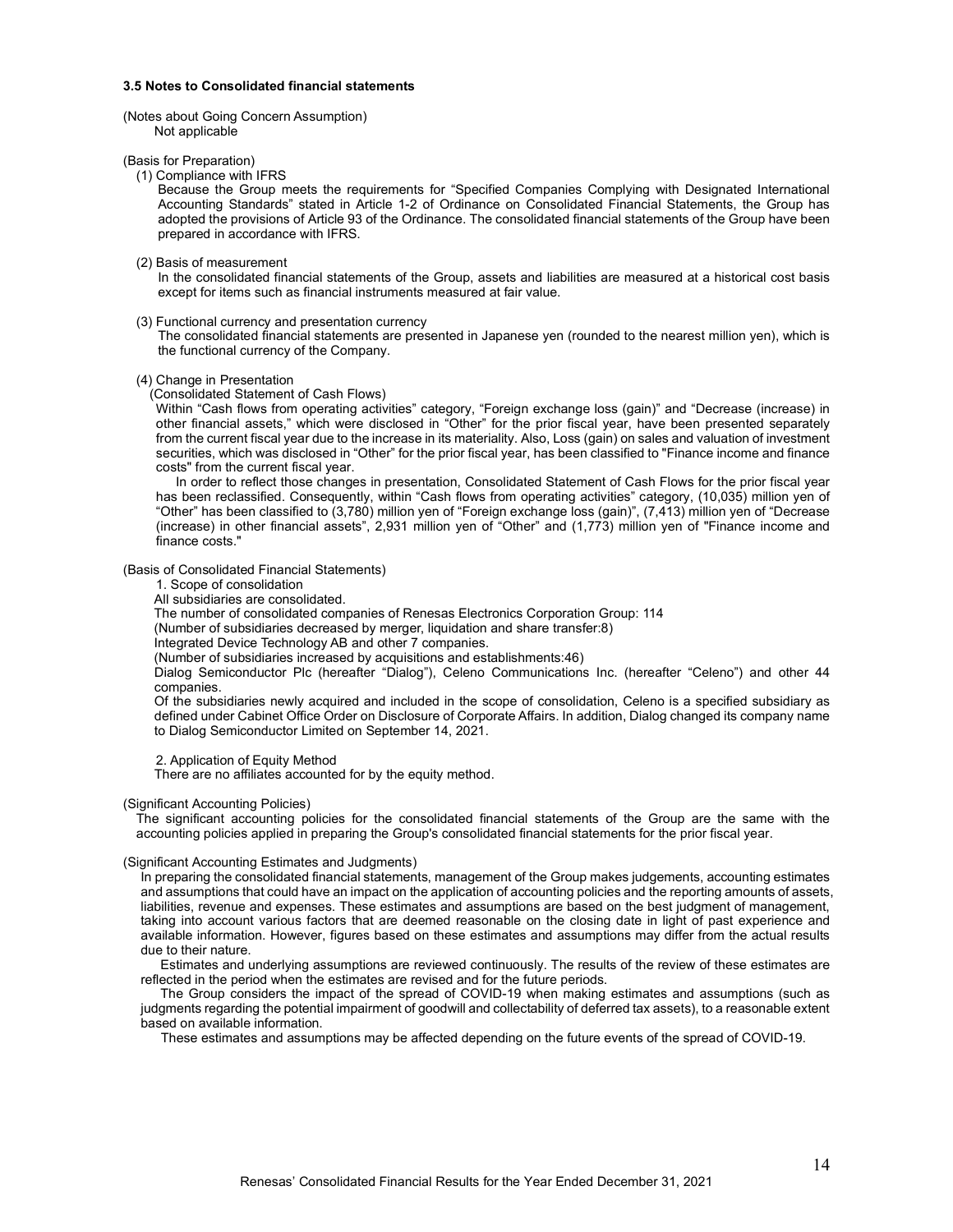(Business Segments)

(1) Overview of reportable segments

The Group's reportable segments are components of the Group for which separate financial information is available that are evaluated regularly by the Board of Directors to determine the allocation of management resources and assess performance.

The Group mainly consists of "Automotive Business" and "Industrial/Infrastructure/IoT Business" and those are the Group's reportable segments. The Automotive Business includes the product categories "Automotive control," comprising semiconductor devices for controlling automobile engines and bodies, and "Automotive information," comprising of semiconductor devices used in sensing systems for detecting environments inside and outside the vehicle as well as automotive information devices such as IVI (in-vehicle infotainment) and instrument panels used to give various information to the driver of the vehicle. The Group mainly supplies microcontrollers (MCUs), system-on-chips (SoCs), analog semiconductor devices and power semiconductor devices in each of these categories. The Industrial/Infrastructure/IoT Business includes the product categories "Industrial," "Infrastructure" and "IoT" which support the smart society. The Group mainly supplies MCUs and SoCs in each of these categories. Additionally, commissioned development and manufacturing from the Group's design and manufacturing subsidiaries are categorized as "Other."

#### (2) Information on reportable segments

The accounting treatment for the reportable segments is same as described in "Significant Accounting Policies." As for information on the reportable segments, the Group discloses revenue from external customers, segment gross profit, and segment operating profit (which is the segment profit). The Group added segment gross profit as a disclosure item in the business segments from the three months ended March 31, 2021. This change is reflected to the business segments for the year ended December 31, 2020.

Segment gross profit and segment operating profit are internal key performance indicators which are used by management when making decisions and are calculated by excluding the following items from IFRS gross profit and operating profit (Adjustments 2): amortization of certain tangible and intangible assets related to business combinations; certain share-based payment expenses; and other non-recurring items. Other non-recurring items include costs related to acquisitions and gains and losses the Group believes to be appropriate for deduction. However, certain other nonrecurring items the Group believes to be covered by each reportable segment are included in segment gross profit and segment operating profit of each reportable segment (Adjustments 1). The Group's Executive Officers assess the performance after eliminating intragroup transactions, and therefore, there are no transfers between reportable segments included within the segment results.

Information on reportable segments is as follows.

| The year ended December 31, 2020   |            |                                       |        |                         | (In millions of ven) |                         |                        |
|------------------------------------|------------|---------------------------------------|--------|-------------------------|----------------------|-------------------------|------------------------|
|                                    |            | <b>Reportable Segments</b>            |        |                         |                      |                         |                        |
|                                    | Automotive | Industrial/<br>Infrastructure/<br>loT | Other  | Adjustments<br>(Note 1) | Total                | Adjustments<br>(Note 2) | Consolidation<br>basis |
| Revenue from<br>external customers | 341.001    | 363.609                               | 11.063 |                         | 715,673              |                         | 715,673                |
| Segment gross profit               | 128.489    | 209.127                               | 1.122  |                         | 338.738              | (3,049)                 | 335,689                |
| Segment profit                     | 48,356     | 89,702                                | 1,177  | (1,697)                 | 137,538              | (72, 396)               | 65,142                 |
| Finance income                     |            |                                       |        |                         |                      |                         | 7,623                  |
| Finance costs                      |            |                                       |        |                         |                      |                         | (7, 549)               |
| Profit before tax                  |            |                                       |        |                         |                      |                         | 65,216                 |
| (Other adjustments)                |            |                                       |        |                         |                      |                         |                        |
| Depreciation<br>and amortization   | 46.174     | 39.299                                | 236    |                         | 85,709               | 55,818                  | 141,527                |

The year ended December 31, 2021 (In millions of yen)

|                      |            | Reportable Segments            |        |                         |         |                         |                        |
|----------------------|------------|--------------------------------|--------|-------------------------|---------|-------------------------|------------------------|
|                      | Automotive | Industrial/<br>Infrastructure/ | Other  | Adjustments<br>(Note 1) | Total   | Adjustments<br>(Note 2) | Consolidation<br>basis |
|                      |            | loT                            |        |                         |         |                         |                        |
| Revenue from         |            |                                |        |                         |         |                         |                        |
| external customers   | 462,309    | 515,547                        | 16,562 |                         | 994,418 |                         | 994,418                |
| Segment gross profit | 214,573    | 312,301                        | 1,992  |                         | 528,866 | (32, 465)               | 496,401                |
| Segment profit       | 122,443    | 167,071                        | 1,992  | 5,075                   | 296,581 | (112,980)               | 183,601                |
| Finance income       |            |                                |        |                         |         |                         | 4.140                  |
| Finance costs        |            |                                |        |                         |         |                         | (35, 278)              |
| Profit before tax    |            |                                |        |                         |         |                         | 152,463                |
| (Other adjustments)  |            |                                |        |                         |         |                         |                        |
| Depreciation         | 43,468     | 35,316                         |        |                         | 78,784  | 57,712                  | 136,496                |
| and amortization     |            |                                |        |                         |         |                         |                        |

(3) Information on products and services

Information on products and services is the same with information on the reportable segments and therefore, omitted from this section.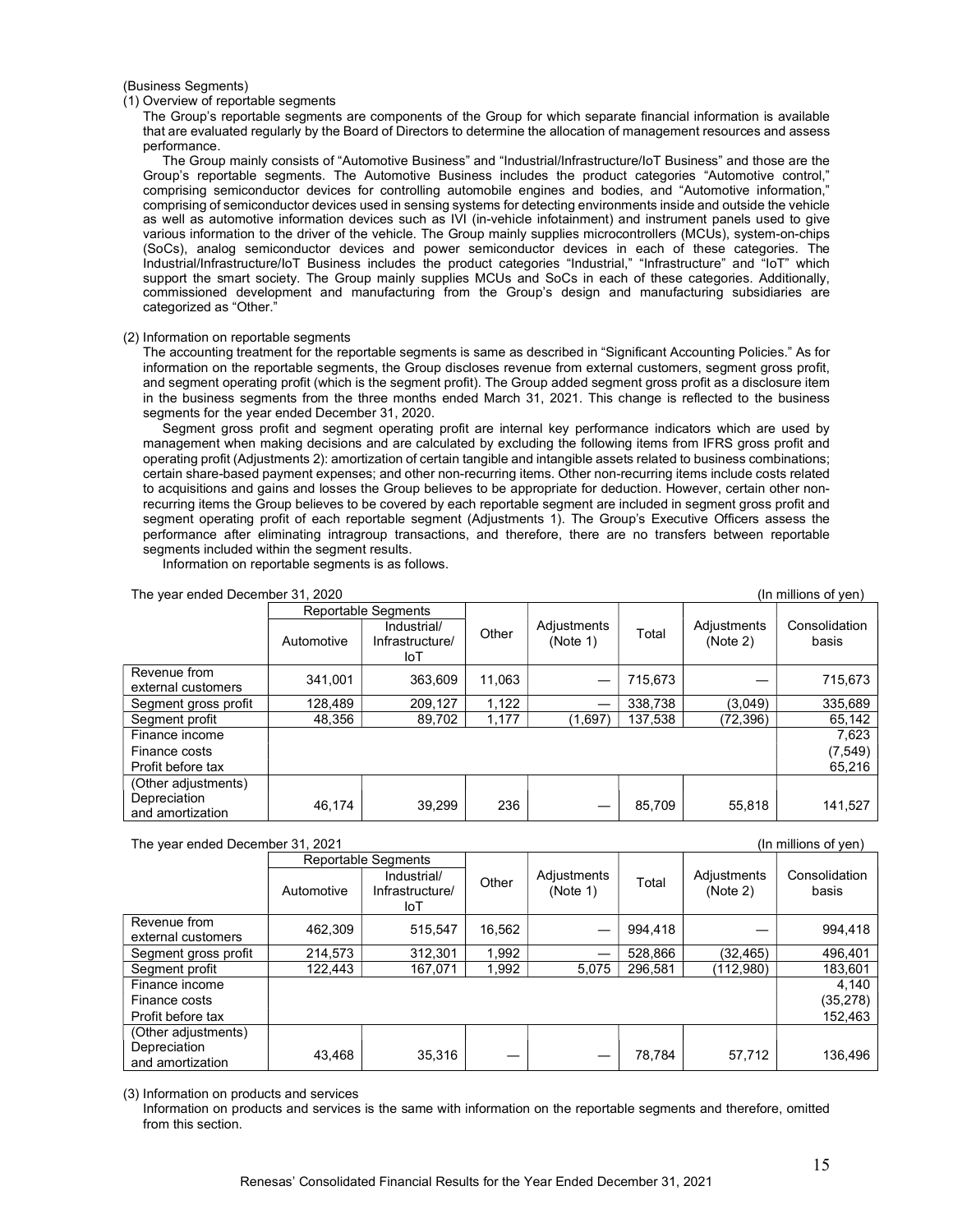### (4) Information on regions and countries

The components of revenue and non-current assets from external customers by region and country are as follows. a. Revenue from external customers

|                                  |                                     | (In millions of yen)                |
|----------------------------------|-------------------------------------|-------------------------------------|
|                                  | The year ended<br>December 31, 2020 | The year ended<br>December 31, 2021 |
| Japan                            | 241,186                             | 314,528                             |
| China                            | 168,548                             | 231,059                             |
| Asia (Excluding Japan and China) | 126,614                             | 213,313                             |
| Europe                           | 111,908                             | 148,399                             |
| North America                    | 65,048                              | 83,584                              |
| <b>Others</b>                    | 2,369                               | 3,535                               |
| Total                            | 715,673                             | 994.418                             |

(Note) Revenues are categorized into the country or region based on the location of the customers.

#### b. Non-current assets

Non-current assets include property, plant and equipment, goodwill and intangible assets.

| The year ended<br>December 31, 2020 | The year ended<br>December 31, 2021 |
|-------------------------------------|-------------------------------------|
| 771,228                             | 1,402,065                           |
| 262,719                             | 242,557                             |
| 18,110                              | 22,301                              |
| 28,996                              | 46,656                              |
| 61,524                              | 88,719                              |
| 1,142,577                           | 1,802,298                           |
|                                     |                                     |

#### (5) Major customers

Revenue from a single external customer accounting for 10% or more of revenue is as follows.

|                                  |                                                  |                                     | (In millions of yen)                |
|----------------------------------|--------------------------------------------------|-------------------------------------|-------------------------------------|
|                                  | Name of related reportable<br>segment            | The year ended<br>December 31, 2020 | The year ended<br>December 31, 2021 |
| Ryosan Company,<br>Limited       | Automotive,<br>Industrial/Infrastructure<br>/loT | 73.599                              | 141,325                             |
| WT Microelectronics<br>Co., Ltd. | Automotive,<br>Industrial/Infrastructure<br>/loT | 50.374                              | 127,845                             |

(In millions of yen)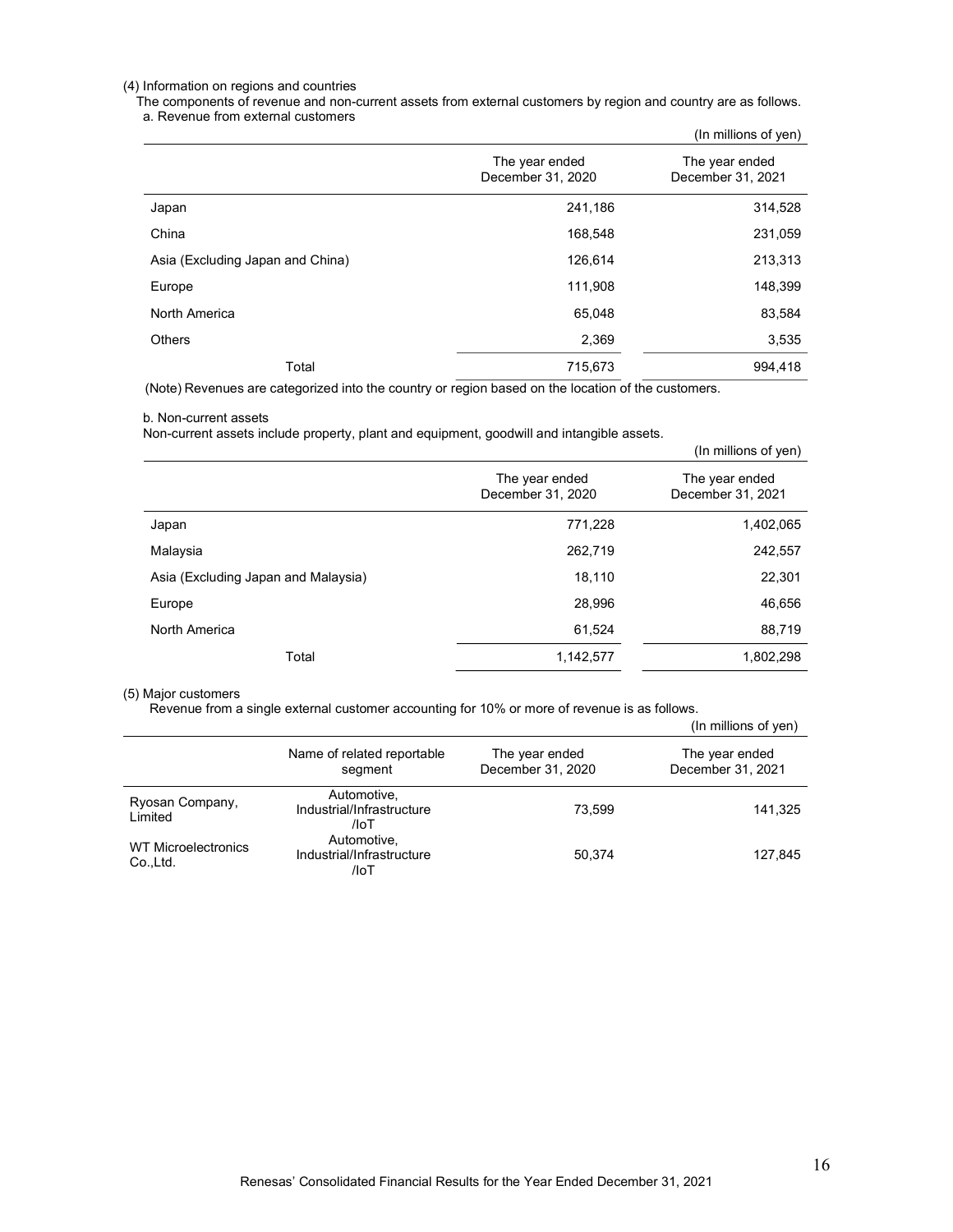(Business Combinations) The year ended December 31, 2021

(Dialog Semiconductor Plc)

a. Overview of business combination

The Company made an acquisition of the entire issued and to be issued share capital of Dialog on August 31, 2021. Following the completion of the acquisition, Dialog has become a wholly-owned subsidiary of the Company (hereafter "the Dialog Acquisition").

1) Name and overview of the acquiree

Name of the acquiree: Dialog Semiconductor Plc Business overview: Development, manufacturing and sales of analog ICs such as mixed-signal devices.

2) Date of the acquisition

August 31, 2021. (LONDON, United Kingdom: August 30, 2021)

#### 3) Purpose of the acquisition

Dialog is an innovative provider of highly-integrated and power-efficient mixed-signal ICs for a broad array of customers within IoT, consumer electronics and high-growth segments of automotive and industrial end-markets. Centered around its low-power and mixed-signal expertise, Dialog brings a wide range of product offerings including battery and power management, power conversion, configurable mixed-signal (CMIC), LED drivers, custom mixedsignal ICs (ASICs) and automotive power management ICs (PMICs), wireless charging technology, and more. Dialog also offers broad and differentiated Bluetooth® Low Energy, WiFi and audio system-on-chips (SoCs) that deliver advanced connectivity for a wide range of applications; from smart home/building automation, wearables, to connected medical. All these systems complement and expand Renesas' leadership portfolio in delivering comprehensive solutions to improve performance and efficiency in high-computing electronic systems.

 The Dialog acquisition demonstrates Renesas' continued and unwavering commitment to further advance its solution offering. The complementary nature of the companies' technological assets and the scale of the combined portfolios will enable Renesas to build more robust and comprehensive solutions to serve high-growth segments of the IoT and automotive markets. Renesas believes there is a compelling strategic for the Dialog acquisition because it:

(i) Scales Renesas' IoT sector capabilities with Dialog's low-power technologies

Dialog has a differentiated portfolio of low-power mixed-signal products, decades of experience in developing custom and configurable solutions for the world's largest customers and expertise in low-power connectivity that are highly complementary to Renesas. The Dialog acquisition of these low-power technologies enhances Renesas' product portfolio and expands horizons in addressing high-growth markets in the IoT field.

#### (ii) Unlocks further differentiation to Renesas system solution with connectivity

Bringing together Renesas and Dialog will extend the Group's reach to a broader customer base and open up additional growth potential in the key growth segments: industrial infrastructure, IoT and automotive. Dialog's BLE, WiFi and audio SoCs are highly complementary to Renesas' microcontroller (MCU)-based solutions. Combining Dialog's innovative low-power Wi-Fi and Bluetooth® SoC and expertise with Renesas' technologies will enable Renesas to further differentiate its system solution offering and extend its footprint in high-growth segments, including contactless IoT applications for smart home/building automation and healthcare. Renesas' automotive solutions will also be enriched with connectivity for a wide range of security and safety applications.

4) Acquisition Method

Renesas implemented a scheme of arrangement pursuant to UK law. The scheme of arrangement is a method of acquisition whereby with the agreement of Dialog, the Dialog acquisition can be executed by obtaining approvals from Dialog shareholders and the Court.

b. Consideration for the acquisition and its breakdown

|                        |               |   | (In millions of yen) |
|------------------------|---------------|---|----------------------|
|                        | Consideration |   | Amount               |
| Cash                   |               |   | 623,892              |
| Restricted stock units |               |   | 7,183                |
| Total                  |               | Α | 631,075              |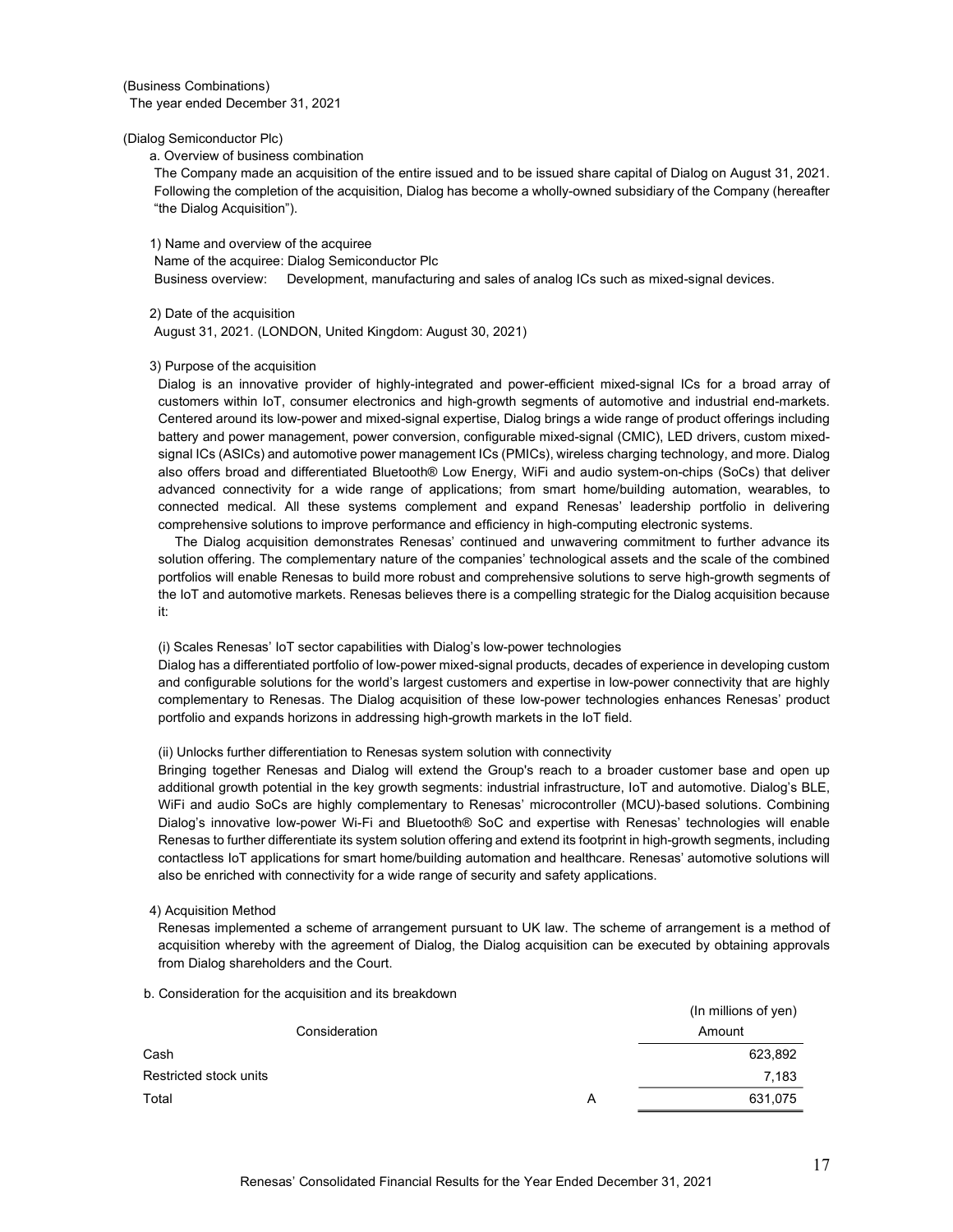Expenses related to the acquisition were 4,589 million yen, which were recorded in "Selling, general and administrative expenses" for the year ended December 31, 2021.

c. Fair value of assets acquired, liabilities assumed and goodwill

|                                         |         | (In millions of yen)                     |
|-----------------------------------------|---------|------------------------------------------|
|                                         |         | Date of acquisition<br>(August 31, 2021) |
| <b>Current assets</b>                   |         |                                          |
| Cash and cash equivalents               |         | 40,450                                   |
| Trade and other receivables (Note 2)    |         | 39,808                                   |
| Inventories                             |         | 34,748                                   |
| Other                                   |         | 8,842                                    |
| <b>Total current assets</b>             |         | 123,848                                  |
| Non-current assets                      |         |                                          |
| Property, plant and equipment           |         | 10,771                                   |
| Intangible assets                       |         | 40,303                                   |
| Other                                   |         | 2,376                                    |
| Total non-current assets                |         | 53,450                                   |
| <b>Total assets</b>                     |         | 177,298                                  |
| <b>Current liabilities</b>              |         |                                          |
| Trade and other payables                |         | 14,825                                   |
| Other                                   |         | 36,848                                   |
| <b>Total current liabilities</b>        |         | 51,673                                   |
| Non-current liabilities                 |         |                                          |
| Other non-current financial liabilities |         | 2,881                                    |
| Deferred tax liabilities                |         | 4,445                                    |
| Other                                   |         | 3,238                                    |
| Total non-current liabilities           |         | 10,564                                   |
| <b>Total liabilities</b>                |         | 62,237                                   |
| Net assets                              | B       | 115,061                                  |
| Basis adjustment (Note 3)               | C       | 3,604                                    |
|                                         | $A-B+C$ |                                          |
| Goodwill (Note 4)                       |         | 519,618                                  |

- (Note 1) As of December 31, 2021, the acquisition was accounted for using provisional amounts determined based on reasonable information currently available, and since the recognition and fair value measurement of the identifiable assets acquired and liabilities assumed at the acquisition date have not been finalized, the purchase price allocation is still preliminary. Currently the valuation of property, plant and equipment and additional recognition of intangible assets, among other assets and liabilities, have not been completed, except for certain inventories for which valuation was able to be completed. As a result, goodwill was provisionally recognized as the total amount of the excess of the consideration transferred over the net amount of the assets acquired and liabilities assumed. The identifiable intangible assets are tentatively recorded at the book value as carried by Dialog.
- (Note 2) The total contract amount is the same as the fair value, and there are no receivables that are expected to be unrecoverable.
- (Note 3) The Company has entered into currency options and exchange contracts to hedge the foreign exchange risk against EUR-denominated acquisition consideration payments and adopted hedge accounting. The hedging instruments were settled in cash at the fair value on the acquisition date. The basis adjustment is the amount of change in the fair value of the hedging instruments recorded in other comprehensive income on the acquisition date and were added to the amount of goodwill.
- (Note 4) Goodwill reflects future excess earning power expected from synergies between the Company and Dialog. No amount of goodwill is expected to be deductible for tax purposes.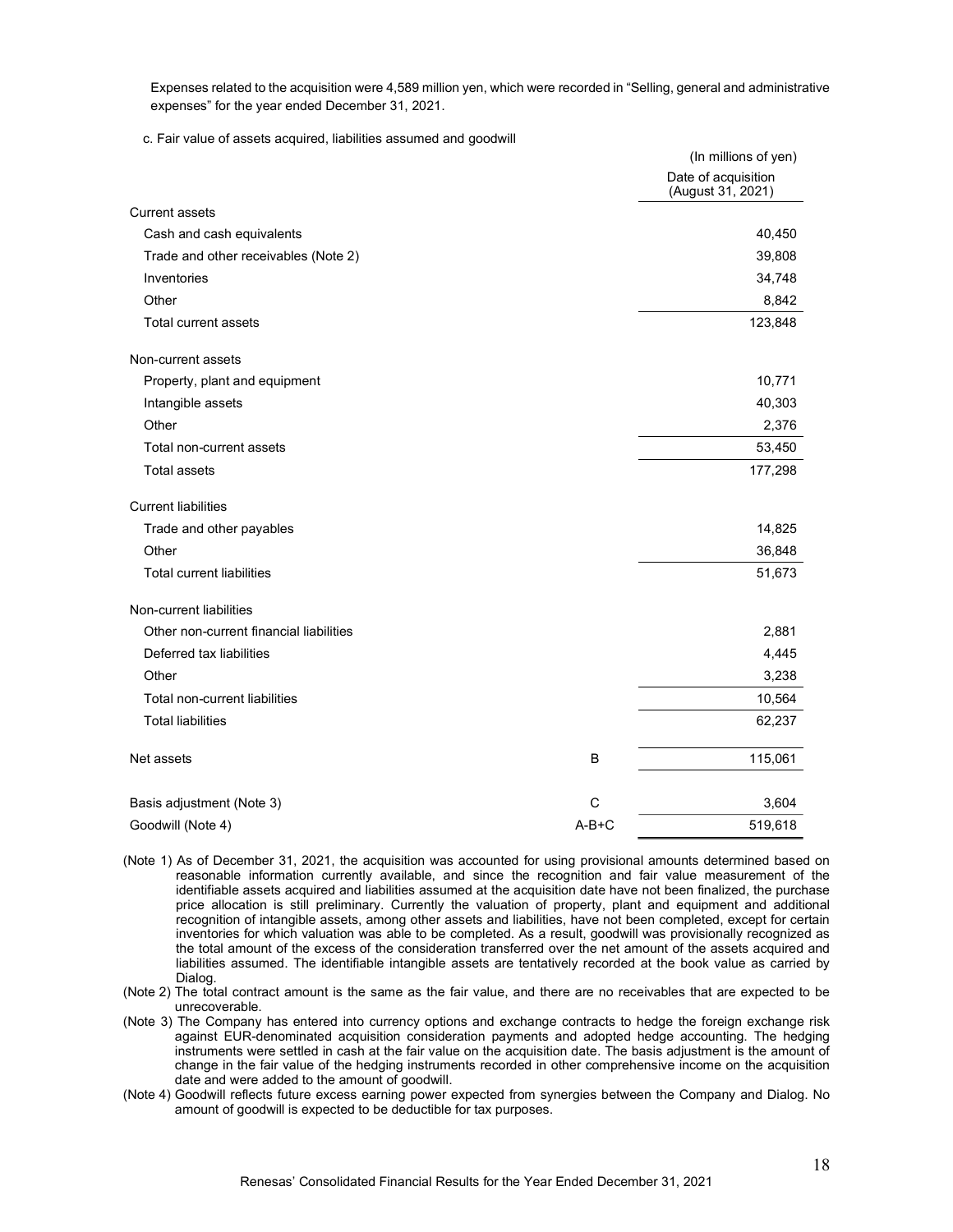#### d. Payments for acquisition of subsidiaries

| Item                                                                            | Amount    |
|---------------------------------------------------------------------------------|-----------|
| Consideration for acquisition in cash                                           | 623,892   |
| Cash and cash equivalents held by the acquiree at the time of obtaining control | (40, 450) |
| Amount of cash paid for the acquisition of subsidiaries                         | 583,442   |
| Basis adjustment                                                                | 3,604     |
| Amount of cash paid for the acquisition of subsidiaries (net amount)            | 587.046   |

e. Impact on revenue and profit as though the date of the acquisition had been as of the beginning of the fiscal year (unaudited information)

Assuming that the date of the acquisition of Dialog was at the beginning of the fiscal year, revenue and profit for the year ended December 31, 2021 would be 1,093,258 million yen and 156,593 million yen, respectively. As of December 31, 2021, the recognition and fair value measurement of the identifiable assets acquired and liabilities assumed at the acquisition date have not been finalized. As a result, the adjustments such as amortization of intangible assets are not reflected in the aforementioned revenue and profit figures. The pro forma information is not necessarily indicative of events that may happen in the future.

In addition, in order to prepare this information, Dialog's past financial information has been adjusted for significant differences to comply with the Company's accounting policies.

#### f. Revenue and profit / loss of the acquired company

From the acquisition date to December 31, 2021, the Company recorded the revenue of Dialog of 66,757 million yen and profit of 4,545 million yen in the Consolidated Statement of Profit or Loss and Consolidated Statement of Comprehensive Income.

(Celeno Communications Inc.)

a. Overview of business combination

On December 20, 2021, the Company made an acquisition of the entire issued share capital of Celeno, a semiconductor company in the United States which mainly operates its business in Israel. Following the completion of the acquisition, Celeno has become a wholly-owned subsidiary of the Company (hereafter "the Celeno Acquisition").

1) Name and overview of the acquiree

Name of the acquiree: Celeno Communications Inc.

Business overview: Development and sale of connectivity devices such as Wi-Fi 5, Wi-Fi 6 and IoT chipsets.

2) Date of the acquisition December 20, 2021.

#### 3) Purpose of the acquisition

Headquartered in Israel, Celeno offers a wide range of wireless communication solutions, including advanced Wi-Fi chipsets and software solutions, for high-performance home networks, smart buildings, enterprise and industrial markets. Its industry's most compact chipset offerings for Wi-Fi 6 and 6E deliver exceptional Wi-Fi network performance and increased security with low latency and low power consumption. Celeno's breakthrough Wi-Fi Doppler Imaging technology, a Wi-Fi based, high-resolution imaging technology is ideal for home elderly care and assisted living, home security, safe driving and digital and connected factories. It depicts, tracks and analyzes the motion, behavior and location of people and objects using standard Wi-Fi, eliminating the need for multiple cameras or sensors in home environments and commercial buildings. As the world's No.1 embedded processor supplier, Renesas offers a breadth of low-power MCU/MPU/SoC processors, wireless ICs, sensors and power management technologies. Celeno's field-proven Wi-Fi and software capabilities are highly complementary to Renesas. The combination creates a comprehensive, end-to-end embedded solutions for addressing the fast-growing markets for low-power connectivity in IoT, infrastructure, industrial and automotive applications.

In addition to expanding the solution offering, the Celeno Acquisition also increases Renesas' engineering and design scale with Celeno's design center in Israel and by welcoming R&D staff based in Israel, Ukraine, India, China, Taiwan and more. This further strengthens Renesas' global engineering and software development talent base, allowing Renesas to bring more seamless and expanded services to customers around the globe.

#### 4) Acquisition Method

 $($ In millions of  $($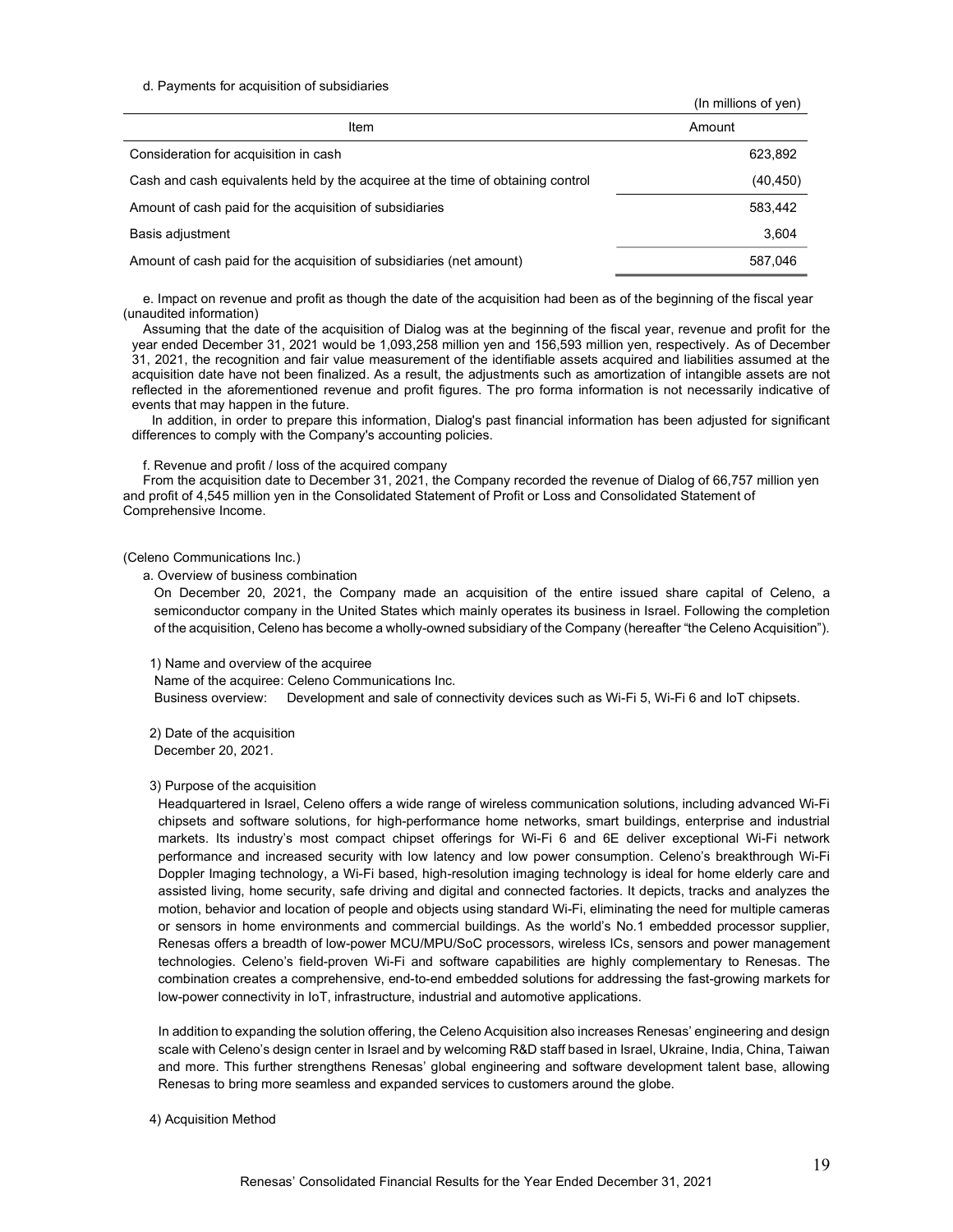For the purpose of the Celeno Acquisition, Renesas established a wholly-owned subsidiary ("Acquisition Subsidiary") in Delaware, the United States which merged with Celeno in a reverse triangular merger. Celeno was the surviving company following the merger. The Company paid cash to Celeno's shareholders as consideration for the merger. The shares of the Acquisition Subsidiary owned by Renesas were converted into outstanding shares in Celeno, making Celeno a wholly-owned subsidiary of Renesas.

#### b. Consideration for the acquisition and its breakdown

|                          |   | (In millions of yen) |
|--------------------------|---|----------------------|
| Consideration            |   | Amount               |
| Cash                     |   | 28,037               |
| Contingent consideration |   | 4,681                |
| Total                    | Α | 32,718               |

Expenses related to the acquisition were 508 million yen, which were recorded in "Selling, general and administrative expenses" for the year ended December 31, 2021.

c. Fair value of assets acquired, liabilities assumed and goodwill

|                                      |       | (In millions of yen)                       |
|--------------------------------------|-------|--------------------------------------------|
|                                      |       | Date of acquisition<br>(December 20, 2021) |
| <b>Current assets</b>                |       |                                            |
| Cash and cash equivalents            |       | 267                                        |
| Trade and other receivables (Note 2) |       | 375                                        |
| Inventories                          |       | 3,024                                      |
| Other                                |       | 396                                        |
| <b>Total current assets</b>          |       | 4,062                                      |
| Non-current assets                   |       |                                            |
| Property, plant and equipment        |       | 103                                        |
| Intangible assets                    |       | 844                                        |
| Other                                |       | $\overline{2}$                             |
| Total non-current assets             |       | 949                                        |
| <b>Total assets</b>                  |       | 5,011                                      |
| <b>Current liabilities</b>           |       |                                            |
| Trade and other payables             |       | 2,715                                      |
| Bonds and borrowings                 |       | 2,185                                      |
| Other                                |       | 1,586                                      |
| <b>Total current liabilities</b>     |       | 6,486                                      |
| Non-current liabilities              |       |                                            |
| Total non-current liabilities        |       |                                            |
| <b>Total liabilities</b>             |       | 6,486                                      |
| Net assets                           | B     | (1, 475)                                   |
| Goodwill (Note 3)                    | $A-B$ | 34,193                                     |

(Note 1) As of December 31 the acquisition was accounted for using provisional amounts determined based on reasonable information currently available, and since the recognition and fair value measurement of the identifiable assets acquired and liabilities assumed at the acquisition date have not been finalized, the purchase price allocation is still preliminary. Currently the valuation of property, plant and equipment and additional recognition of intangible assets, among other assets and liabilities, have not been completed, except for certain inventories for which valuation was able to be completed. As a result, goodwill was provisionally recognized as the total amount of the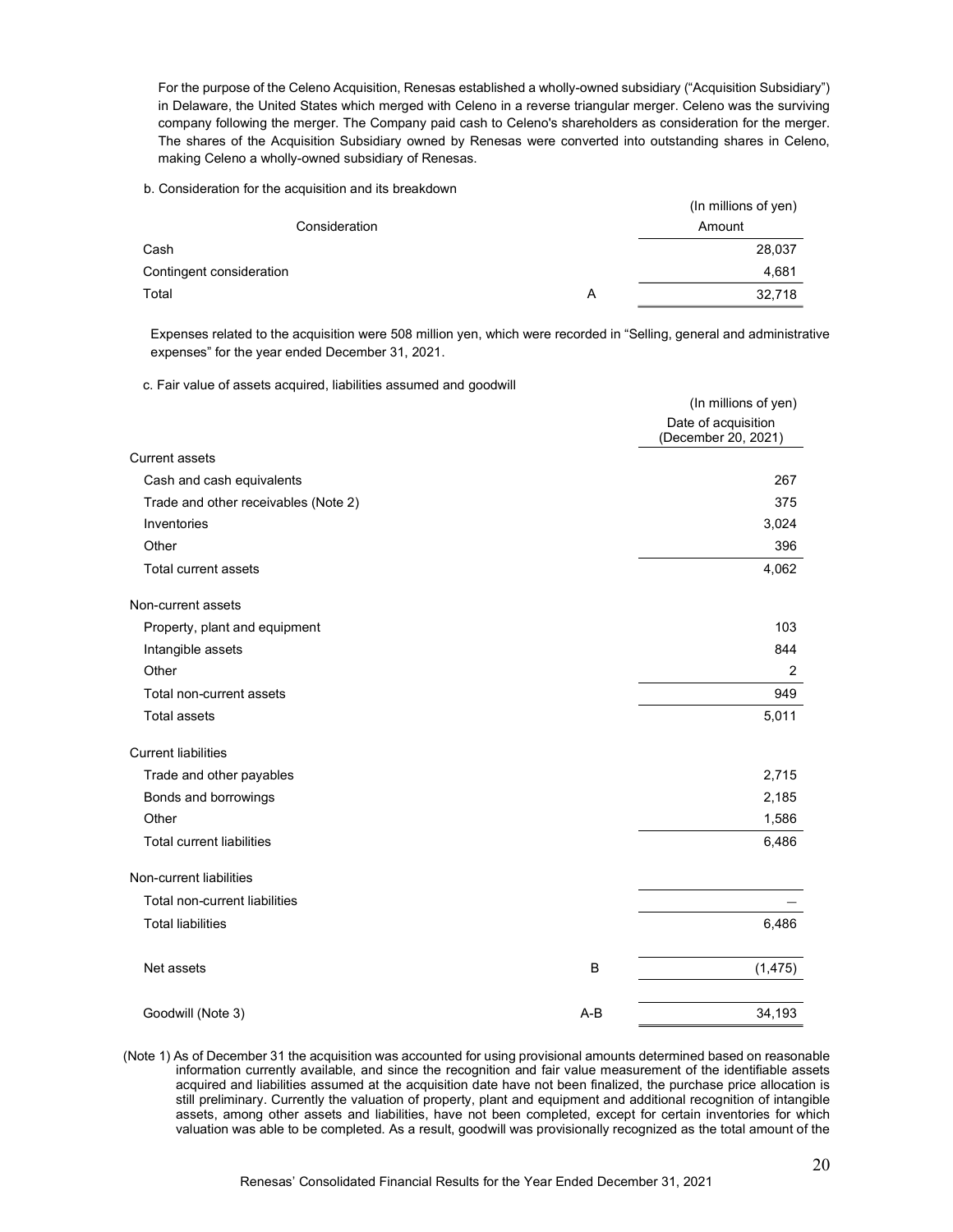excess of the consideration transferred over the net amount of the assets acquired and liabilities assumed. The identifiable intangible assets are tentatively recorded at the book value as carried by Celeno.

- (Note 2) The total contract amount is the same as the fair value, and there are no receivables that are expected to be unrecoverable.
- (Note 3) Goodwill reflects future excess earning power expected from synergies between the Company and Celeno. No amount of goodwill is expected to be deductible for tax purposes.

d. Payments for acquisition of subsidiaries

|                                                                                 | (In millions of yen) |
|---------------------------------------------------------------------------------|----------------------|
| Item                                                                            | Amount               |
| Consideration for acquisition in cash                                           | 28.037               |
| Cash and cash equivalents held by the acquiree at the time of obtaining control | (267)                |
| Amount of cash paid for the acquisition of subsidiaries (net amount)            | 27.770               |

The acquisition consideration may change due to price adjustments in response to changes in working capital.

e. Impact on revenue and profit as though the date of the acquisition had been as of the beginning of the fiscal year (unaudited information)

Assuming that the date of the acquisition of Celeno was at the beginning of the fiscal year, the pro forma information is not stated since the impact on the consolidated revenue and profit for the year ended December 31, 2021 would not be material.

#### f. Revenue and profit / loss of the acquired company

For the year ended December 31, 2021, the revenue and profit of Celeno from the acquisition date to the year of December 31, 2021 had no significant impact in the consolidated financial statements.

#### g. Contingent consideration

Contingent consideration includes \$45 million which will be paid when certain conditions related to Celeno's future product development and mass production progress are met.

The fair value of the contingent consideration is calculated as the present value of the amount that may be paid to Celeno, with consideration of the probability of occurrence.

The level of the fair value hierarchy for the contingent consideration is level 3. Since the fluctuation after the acquisition date of the contingent consideration classified in Level 3 is negligible, the reconciliation table is not presented. Of the amount of change in fair value related to contingent consideration, the portion based on fluctuations in the time value of money is recorded in "financial expenses", and the portion based on fluctuations other than the time value of money is recorded in "other income" or "other expenses".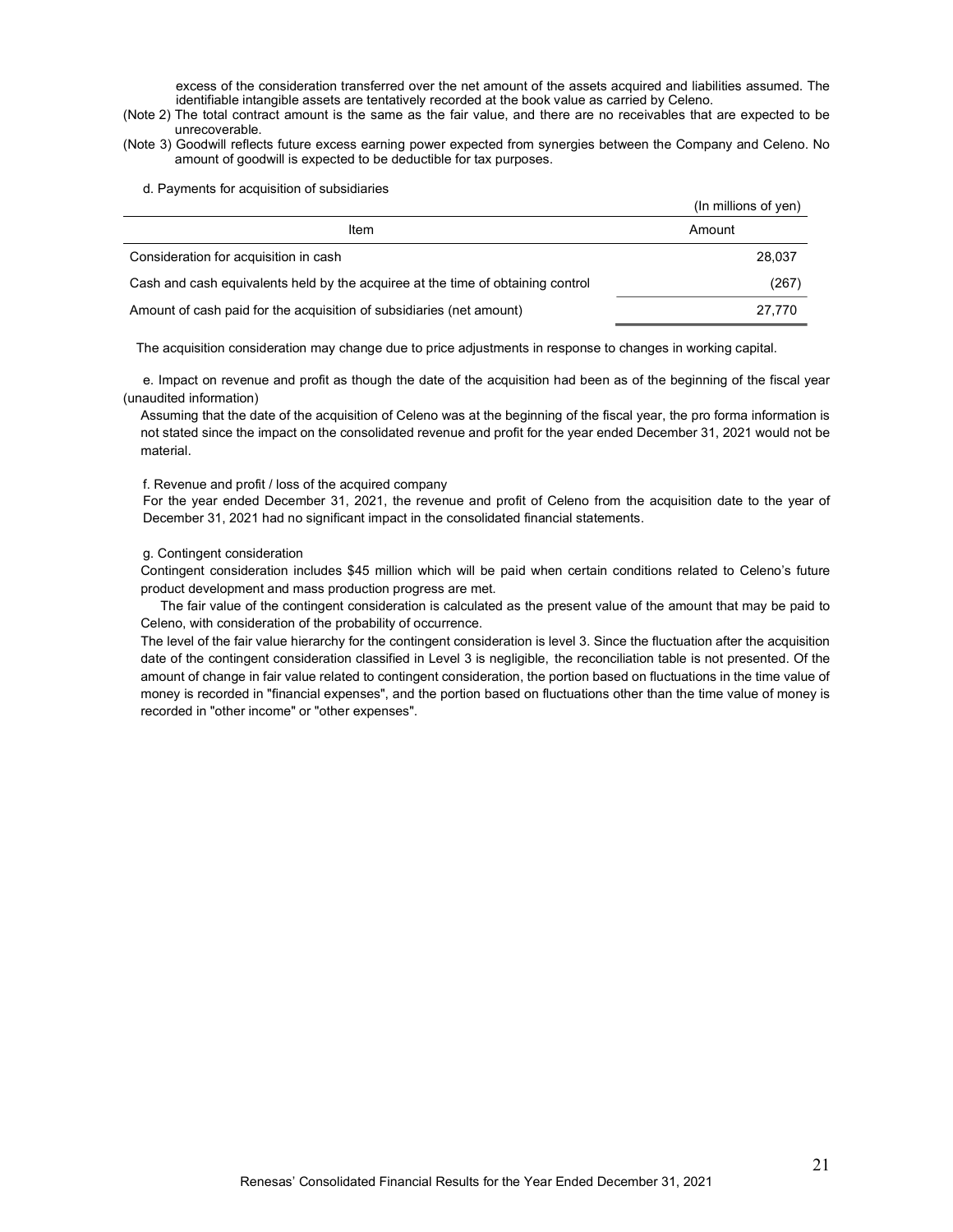## (Trade and Other Receivables)

The components of trade and other receivables are as follows.

(In millions of yen)

|                             | As of December 31, 2020 | As of December 31, 2021 |
|-----------------------------|-------------------------|-------------------------|
| Notes and trade receivables | 77,686                  | 136,810                 |
| Other receivables           | 4.751                   | 3,737                   |
| Loss allowance              | (119)                   | (69)                    |
| Total                       | 82,318                  | 140,478                 |
|                             |                         |                         |

(Note) Trade and other receivables are classified as financial assets measured at amortized cost.

# (Trade and Other Payables)

The components of trade and other payables are as follows.

|                                     |                         | (In millions of yen)    |
|-------------------------------------|-------------------------|-------------------------|
|                                     | As of December 31, 2020 | As of December 31, 2021 |
| Trade payables                      | 67,008                  | 104,775                 |
| Other payables                      | 47,433                  | 59,262                  |
| Electronically recorded obligations | 7,852                   | 14,808                  |
| Refund liabilities                  | 17,119                  | 40,585                  |
| Total                               | 139,412                 | 219,430                 |
| <b>Current liabilities</b>          | 114,235                 | 204,330                 |
| Non-current liabilities             | 25,177                  | 15,100                  |

(Note) Trade and other payables are classified as financial liabilities measured at amortized cost.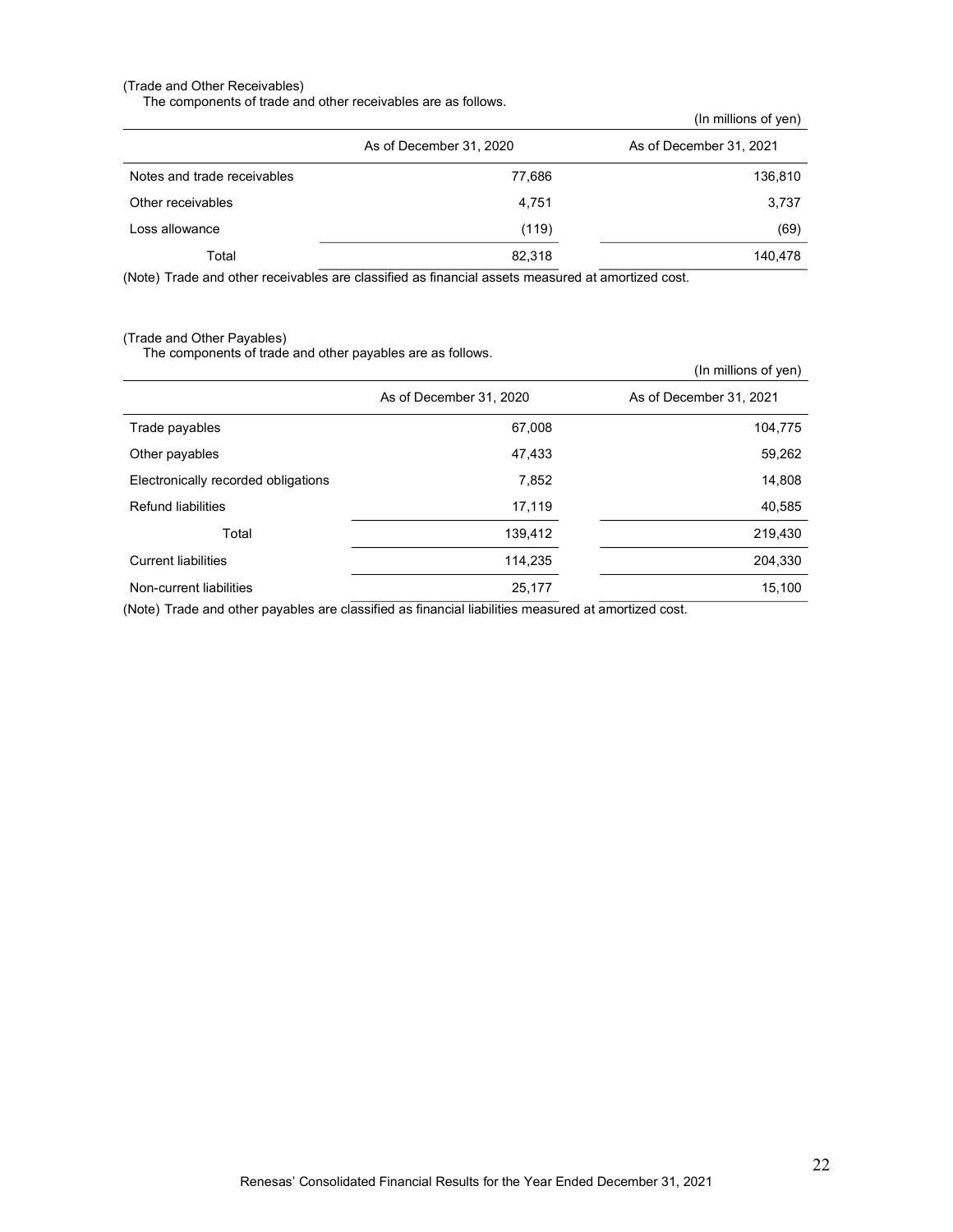#### (Bonds and Borrowings) a. Bonds

On November 19, 2021, the Company has decided to issue senior notes denominated in USD in multiple tranches (One of the tranches of the notes will be green bonds, proceeds from which will be used solely for projects that are expected to contribute to the global environment).The Company issued USD-denominated Senior Notes due 2024 (Green Bonds, Principal amount: USD 500million, Interest rate: 1.543%, Term: 3 Years) and USD-denominated Senior Notes due 2026 (Principal amount: USD 850million, Interest rate: 2.170%, Term: 5 Years) on November 26, 2021, raising a total of USD 1,350 million.

#### b. Borrowings

To raise a portion of the funds for the Dialog acquisition, the Company entered into a loan agreement (Facilities Agreement) with MUFG Bank, Ltd. and Mizuho Bank, Ltd. with borrowing limit of 735,400 million yen on February 8, 2021.

The Company also has entered into an amendment agreement (the "Amendment Agreement") with MUFG Bank, Ltd. and Mizuho Bank, Ltd. to partially amend the Facilities Agreement on June 30, 2021. Both net proceeds from the fundraising through the issuance of new shares and Renesas' cash on hand are appropriated for the funds of the Dialog acquisition. Among the loan facilities, the amount has been amended in the Amendment Agreement. The borrowing limit has been reduced for part of the loan agreement as the planned currency hedge has been completed. Following the Amendment Agreement, the borrowing limit has changed from the initial amount of 735,400 million yen to 665,400 million yen.

On August 31, 2021, the Company had borrowed 270,000 million yen from MUFG Bank, Ltd. and Mizuho Bank, Ltd. under the Amended Agreement with the last repayment date of February 7, 2022, and interest rate of 0.835%.

With the purpose of refinancing 240,000 million yen of the above loans (after the repayment of 30,000 million yen) to mid- to long-term funds, the Company has entered into the syndicate loan agreement (Loan amount: 96,000 million yen, Execution date of agreement: December 23, 2021, Borrowing date: December 30, 2021, Repayment date: End of December, 2026, Participating financial institutions: MUFG Bank, Ltd., Mizuho Bank, Ltd., Sumitomo Mitsui Trust Bank, Limited., Resona Bank, Limited., Aozora Bank, Ltd., Shinkin Central Bank, The Norinchukin Bank, Bank of America NA Tokyo Branch) and a JBIC loan agreement (Loan amount: 144,000 million yen, Execution date of agreement: December 23, 2021, Borrowing date: December 30, 2021, Repayment date: End of December, 2026, Participating financial institutions: Japan Bank of International Cooperation) On December 23, 2021. On December 30, 2021, the Company borrowed a total of 240,000 million yen under these agreements and fully repaid the remaining amount of the loans dated August 31, 2021.

#### (Equity and Other Equity Items)

Based on the resolution at the Board of Directors' meeting held on May 28, 2021, the Company issued 192,252,800 shares through a public offering with the due date of payment on June 15, 2021 and 2,067,600 shares of common stock through a third-party allotment with the payment due date of June 28, 2021.

As a consequence, share capital increased by 111,899 million yen and capital surplus increased by 111,092 million yen. As a result, the share capital is 147,133 million yen and the capital surplus is 337,989 million yen as of December 31, 2021.

#### (Revenue)

All revenue arises from contracts with customers. In addition, disaggregation of revenue recognized from contracts with customers are stated in "Business segments, (2) Information on reportable segments and (4) Information on regions and countries."

#### (Selling, General and Administrative Expenses)

The components of selling, general and administrative expenses are as follows.

|                                   |                                     | (In millions of yen)                |
|-----------------------------------|-------------------------------------|-------------------------------------|
|                                   | The year ended<br>December 31, 2020 | The year ended<br>December 31, 2021 |
| Research and development expenses | 133,237                             | 155,373                             |
| Depreciation and amortization     | 61,982                              | 63,347                              |
| Personnel expenses                | 43,875                              | 53,118                              |
| Retirement benefit expenses       | 2,436                               | 2,780                               |
| Other                             | 24,738                              | 33,080                              |
| Total                             | 266,268                             | 307,698                             |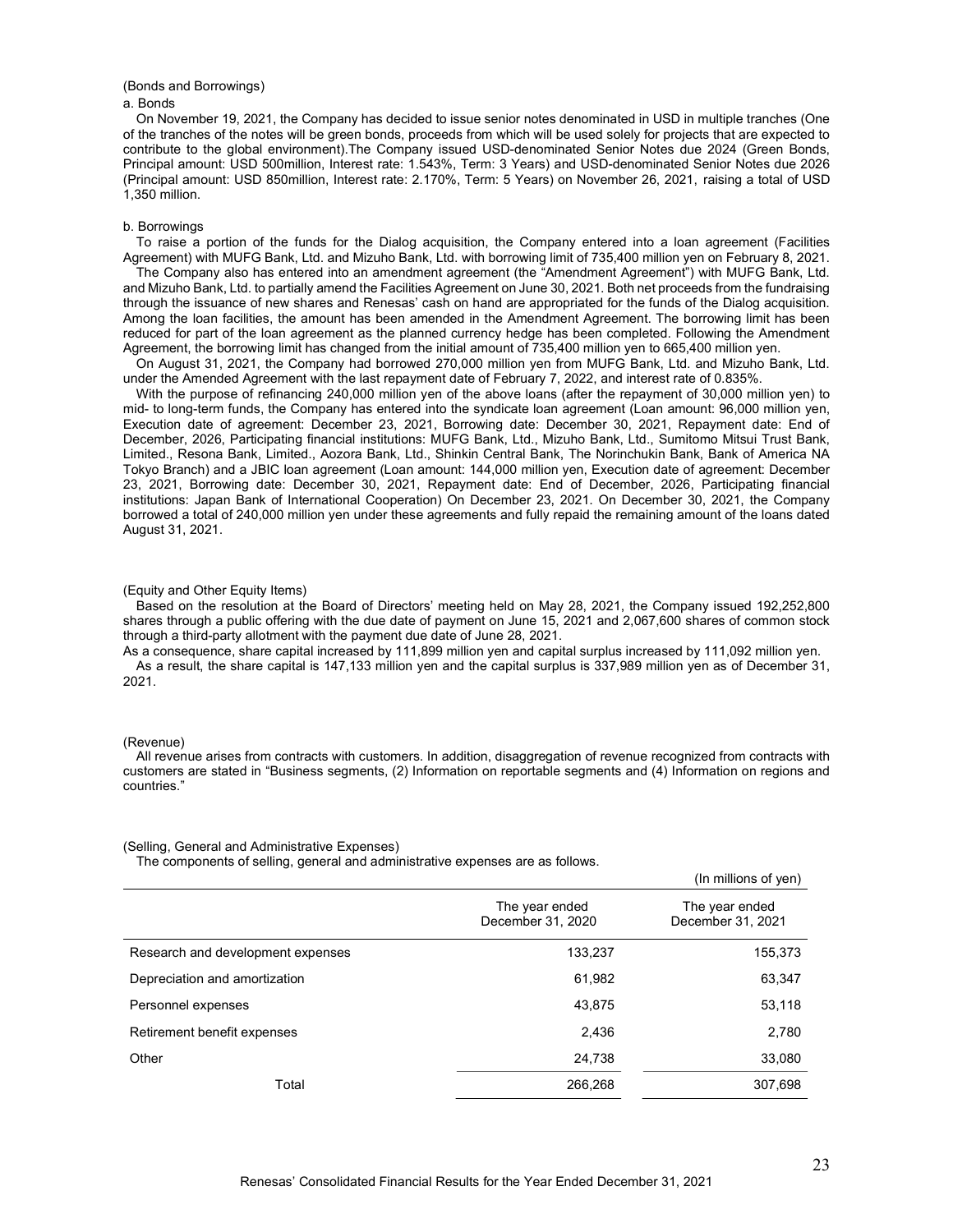#### (Other Income)

The components of other income are as follows.

(In millions of yen)

|                                                | The year ended<br>December 31, 2020 | The year ended<br>December 31, 2021 |
|------------------------------------------------|-------------------------------------|-------------------------------------|
| Gain on sales of property, plant and equipment | 762                                 | 5,618                               |
| Insurance claim income                         | 2,388                               | 460                                 |
| Other                                          | 886                                 | 1,953                               |
| Total                                          | 4,036                               | 8,031                               |

#### (Other Expenses)

The components of other expenses are as follows.

|                                           |                                     | (In millions of yen)                |
|-------------------------------------------|-------------------------------------|-------------------------------------|
|                                           | The year ended<br>December 31, 2020 | The year ended<br>December 31, 2021 |
| Provision for loss on litigation (Note 1) | 633                                 | 4,737                               |
| Business restructuring expenses (Note 2)  | 4,137                               | 3,934                               |
| Impairment losses (Note 3)                | 2,070                               | 135                                 |
| Other                                     | 1,475                               | 4,327                               |
| Total                                     | 8,315                               | 13,133                              |

(Note 1) Provision was recorded for payments such as proceedings and compensation.

(Note 2) The Group has reformed businesses and structures of production to strengthen its financial basis, and those related expenses are shown as business restructuring expenses. The main items of business restructuring expenses were personnel expenses such as additional retirement benefits and equipment removal expenses of property, plant and equipment associated with consolidating the operating bases.

(Note 3) Impairment losses are mainly recognized in idle assets that are not expected to be used.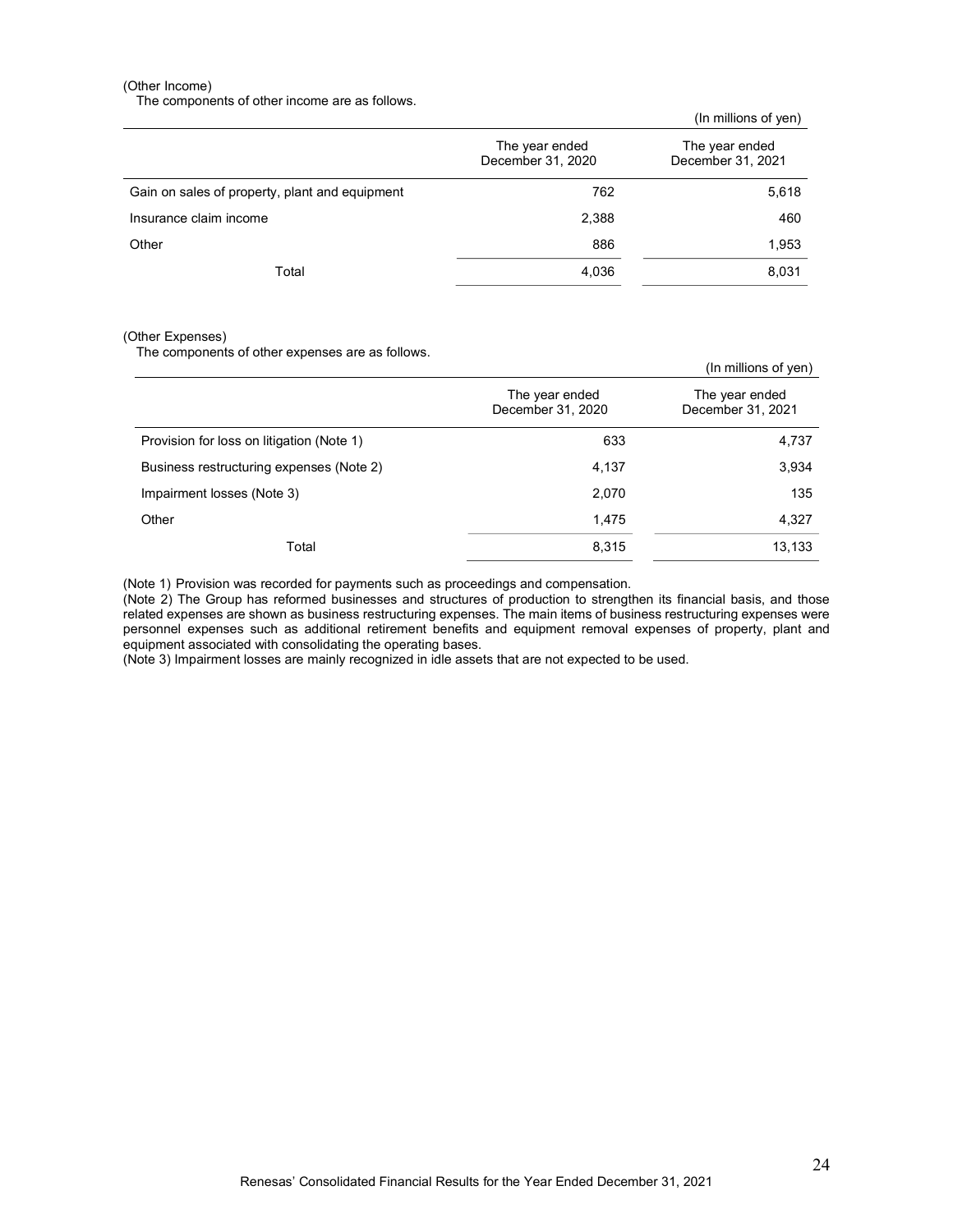#### (Earnings Per Share)

Basic earnings per share attributable to owners of parent and diluted earnings per share are as follows. Basic earnings per share attributable to owners of parent and diluted earnings per share are as follows.

(1) Basic earnings per share

|                                                                                                               | The year ended<br>December 31, 2020 | The year ended<br>December 31, 2021 |
|---------------------------------------------------------------------------------------------------------------|-------------------------------------|-------------------------------------|
| Profit attributable to owners of parent used for the                                                          |                                     |                                     |
| calculation of basic earnings per share (million yen)                                                         | 45,626                              | 127,261                             |
| Weighted average number of ordinary shares during the<br>year (thousands of shares)                           | 1,719,345                           | 1,845,524                           |
| Basic earnings per share (yen)                                                                                | 26.54                               | 68.96                               |
| (2) Diluted earnings per share                                                                                |                                     |                                     |
|                                                                                                               | The year ended                      | The year ended                      |
|                                                                                                               | December 31, 2020                   | December 31, 2021                   |
| Profit attributable to owners of parent used for the<br>calculation of basic earnings per share (million yen) | 45,626                              | 127,261                             |
| Adjustments on earnings (million yen)                                                                         |                                     |                                     |
| Profit used for the calculation of diluted earnings per<br>share (million yen)                                | 45,626                              | 127,261                             |
|                                                                                                               |                                     |                                     |
| Weighted average number of ordinary shares during the<br>year before dilution (thousands of shares)           | 1,719,345                           | 1,845,524                           |
| Increase in common stock                                                                                      |                                     |                                     |
| Increase in ordinary<br>shares due to warrants<br>(thousands of shares)                                       | 37,701                              | 35,233                              |
| Restricted Stock Unit (thousands of shares)                                                                   |                                     | 6,239                               |
| Weighted average number of ordinary shares during the<br>year after dilution (thousands of shares)            | 1,757,045                           | 1,886,996                           |
| Diluted earnings per share (yen)                                                                              | 25.97                               | 67.44                               |

(Additional Information)

Fire outbreak in a wholly-owned manufacturing subsidiary

On March 19, 2021, a fire broke out at a manufacturing line in the N3 Building (300mm line) of Naka Factory (located in Hitachinaka, Ibaraki Prefecture) of Renesas Semiconductor Manufacturing Co., Ltd, a wholly-owned manufacturing subsidiary of the Company. Due to this fire, certain property, plant and equipment such as machinery and equipment and inventories such as work in progress were damaged.

Due to this fire, the Group recorded 18,216 million yen for restoration and repairment costs of property, plant and equipment, disposal costs and reinspection fees of inventories and fixed costs during the shutdown for the year ended December 31, 2021. These are included in cost of sales of 18,108 million yen and other expenses of 108 million yen in the Consolidated Statement of Profit or Loss. In addition, other payables of the fire related costs are recorded in trade and other payables and other liabilities of 6,147 million yen in the Consolidated Statement of Financial Position.

The amounts of loss may change depending on the repair of property, plant and equipment and the determination of insurance claim income.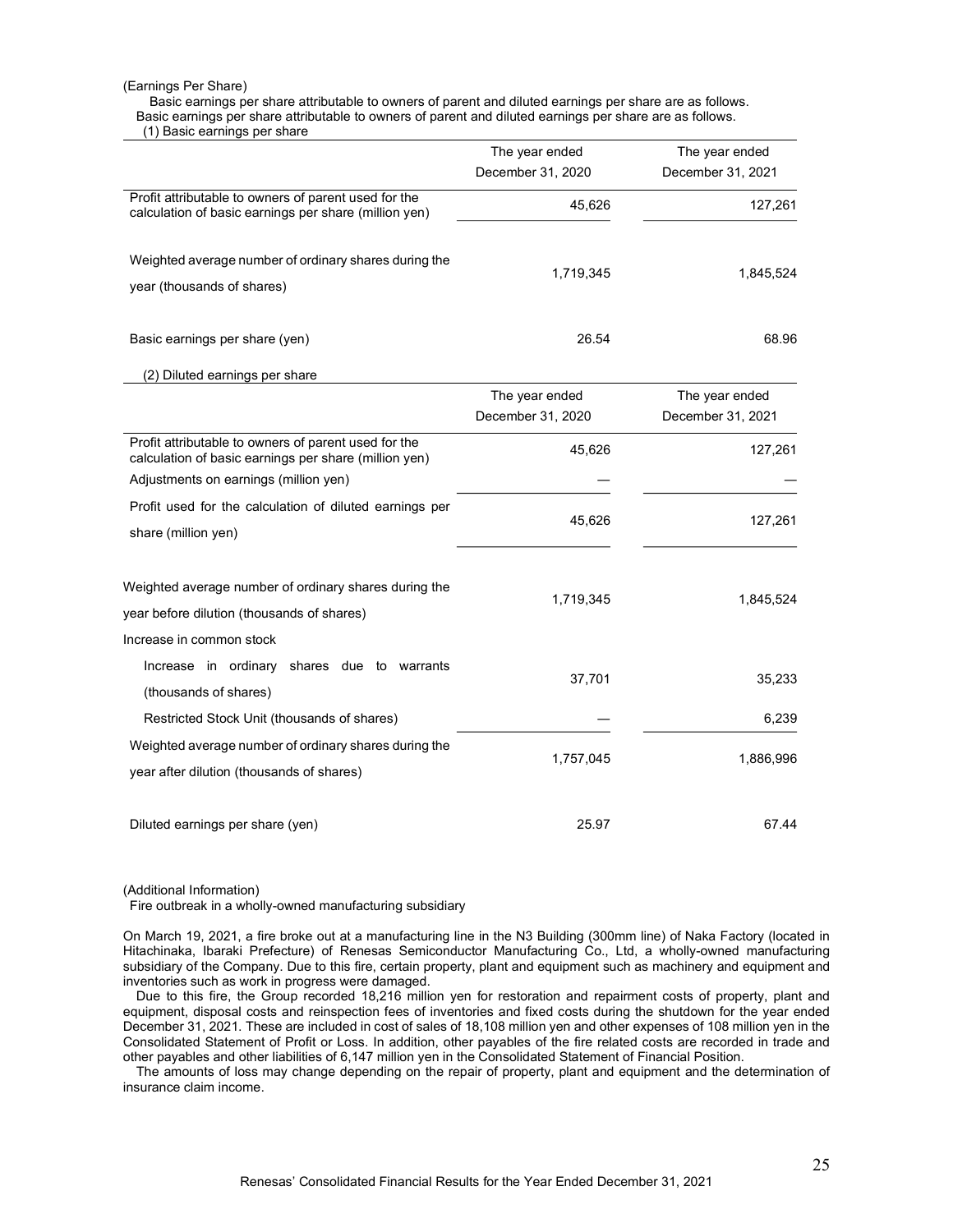(Subsequent Events) Not applicable.